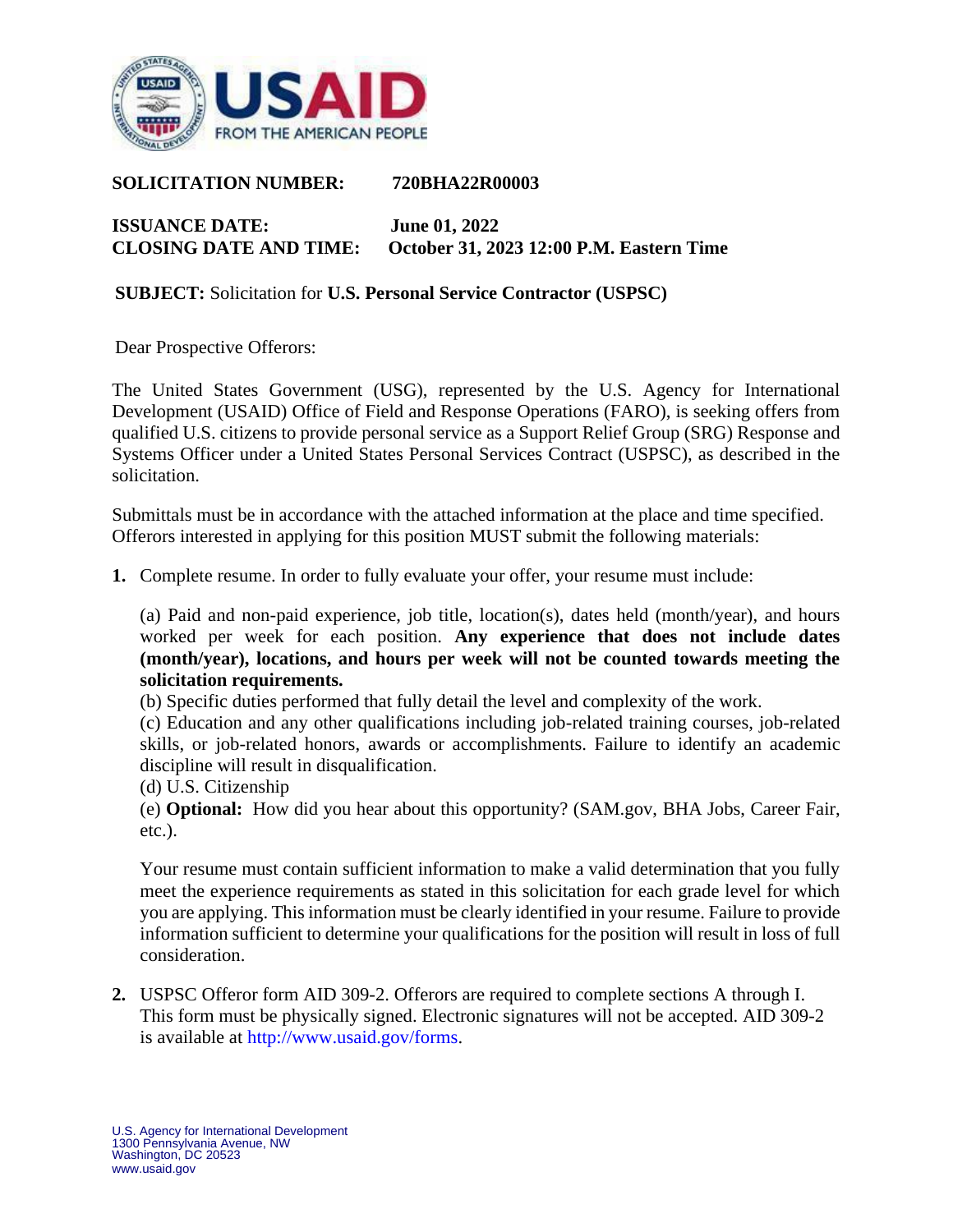### **NOTE REGARDING DATA UNIVERSAL NUMBERING SYSTEM (DUNS) NUMBERS AND THE SYSTEM FOR AWARD MANAGEMENT**

All USPSCs with a place of performance in the United States are required to have a Data Universal Numbering System (DUNS) number and be registered in the System for Award Management (SAM) database prior to receiving an award. You will be disqualified if you either fail to comply with this requirement or if your name appears on the excluded parties list. The selectee will be provided with guidance regarding this registration.

**NOTE**: As of March 28, 2018, all new [SAM.gov](http://sam.gov/) entity registrations will now require a signed notarized letter identifying the authorized Entity administrator for the entity associated with the DUNS number. Additional information on the format of the notarized letter and where to submit can be found via the below Federal Service Desk link:

[https://www.fsd.gov/fsd-gov/answer.do?sysparm\\_kbid=d2e67885db0d5f00b3257d321f96194b&](https://www.fsd.gov/fsd-gov/answer.do?sysparm_kbid=d2e67885db0d5f00b3257d321f96194b&) sysparm\_search=kb0013183

Offerors can expect to receive a confirmation email when offer materials have been received. Offerors should retain for their records copies of all enclosures which accompany their offers. Your complete resume must be emailed to:

**FARO Recruitment Team** E-Mail Address: [BHA.FARORecruitment@usaid.gov](mailto:BHA.FARORecruitment@usaid.gov) Website: [www.BHAjobs.net](http://www.bhajobs.net/)

Any questions on this solicitation may be directed to the FARO Recruitment Team via the information provided above.

Sincerely,

Digitally signed by Sonja Stroud-Good Sunder Gooden Date: 2022.05.23 16:29:42 -04'00'

Sonja Stroud-Gooden Contracting Officer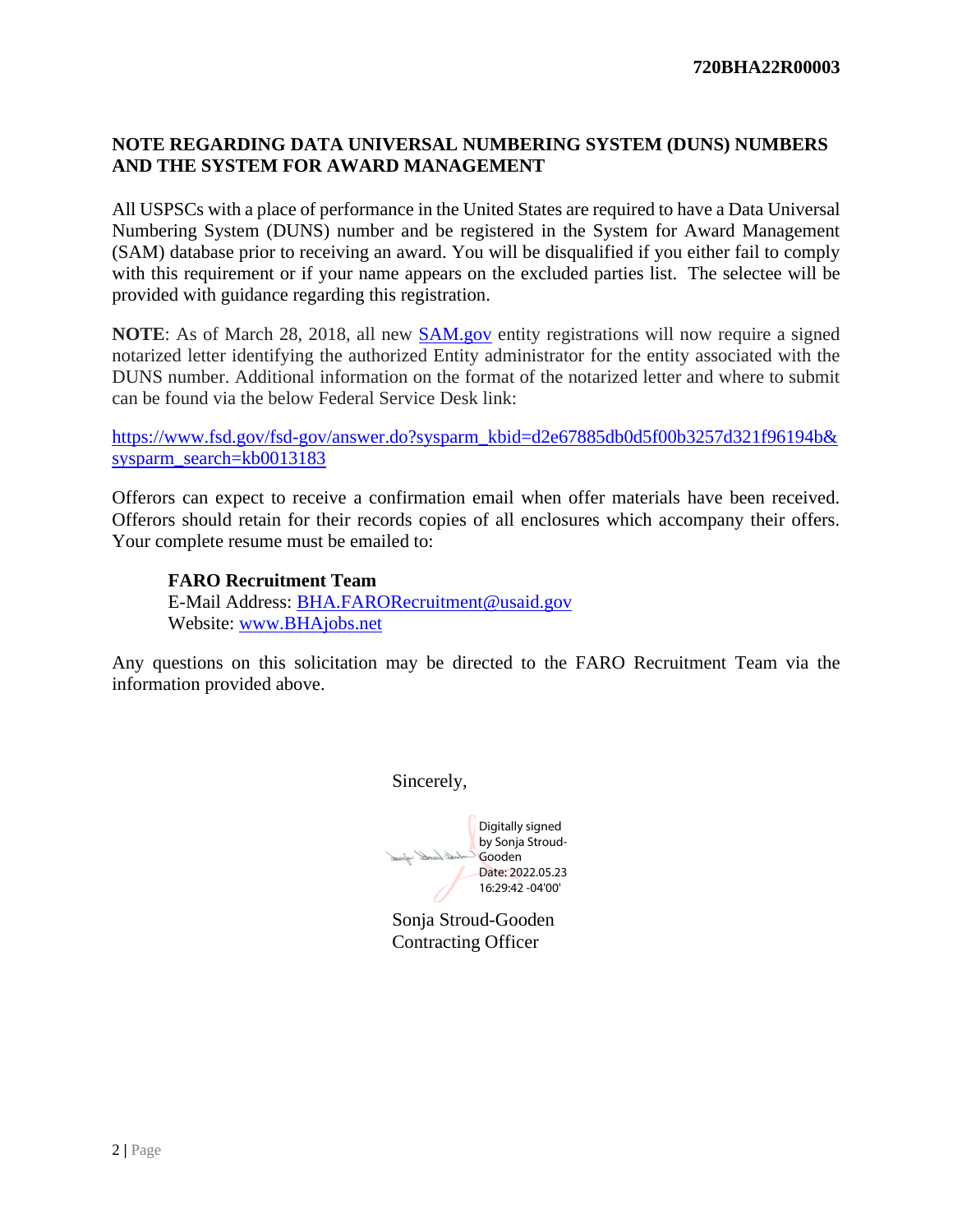# **I. GENERAL INFORMATION**

### **1. SOLICITATION NO.:** 720BHA22R00003

#### **2. ISSUANCE DATE:** June 01, 2022

**3. CLOSING DATE AND TIME FOR RECEIPT OF OFFERS:** This solicitation is open and continuous until October 31, 2023. The following are the closing dates for each review period:

> June 24, 2022, 12:00 P.M. Eastern Time October 28, 2022, 12:00 P.M. Eastern Time February 28, 2023, 12:00 P.M. Eastern Time July 3, 2023, 12:00 P.M. Eastern Time October 31, 2023, 12:00 P.M. Eastern Time

Offerors not selected during a previous review period must reapply in order to be considered for positions available in subsequent review periods. A review period may be canceled at HBMO's discretion.

**4. POINT OF CONTACT:** FARO Recruitment Team, BHA.FARORecruitment@usaid.gov

**5. POSITION TITLE:** Support Relief Group Response and Systems Officer (Multiple Positions)

**6. MARKET VALUE:** Depending on the qualifications of the offeror, this position can be filled at either the GS-11 (\$56,983 - \$74,074), GS-12 (\$68,299 - \$88,792) or GS-13 (\$81,216 - \$105,579) equivalent level.

Offerors who meet the minimum qualifications for a GS-11 will be considered for the GS-11 level positions. Offerors who meet the minimum qualifications for a GS-12 will be considered for the GS-12 level only. Offerors who meet the minimum qualifications for a GS-13 will be considered for the GS-13 level only.

#### **Salaries over and above the top of the pay range will not be entertained or negotiated.**

If the position is for a Washington-based PSC, offerors who live outside the Washington, D.C. area will be considered for employment, but no relocation expenses will be reimbursed.

#### **7. PERIOD OF PERFORMANCE:** Five (5) years

#### STATEMENT OF LIMITATIONS ON PERIOD AND PLACE OF PERFORMANCE:

The purpose of this contract is to establish an employee/employer relationship with the contractor to perform services on a temporary, on-call, basis as part of the SRG. BHA intends to contract for these services for a maximum of 250 days per calendar year. Activation days vary but will not exceed 250 days during each contract year.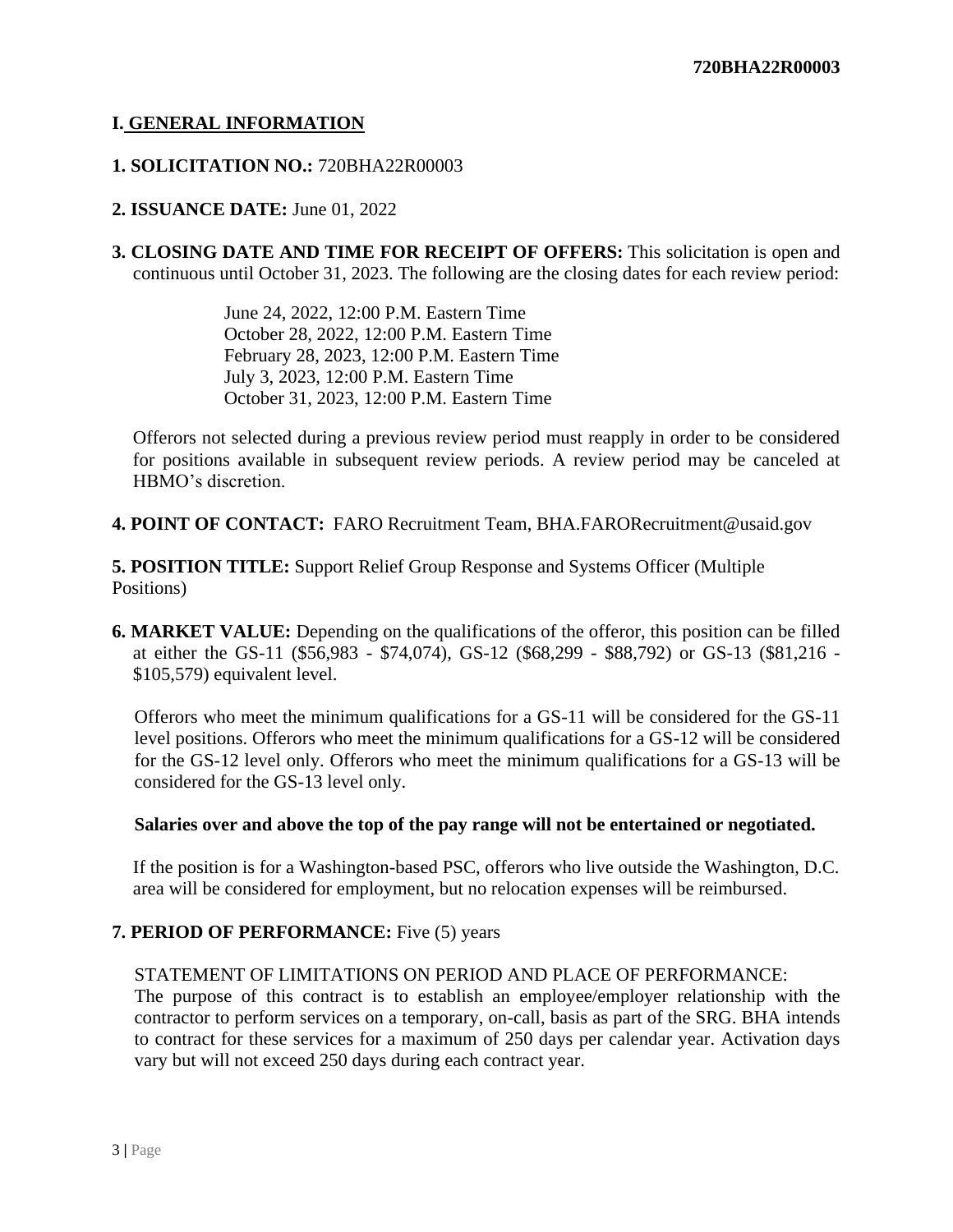The level of effort anticipated under this contract will be provided within the terms of this contract at times mutually agreed to by BHA and the contractor. Upon identification of a temporary need within the scope of work, BHA will contact the contractor and provide the following information:

- 1. Date contractor is needed to report to BHA or assignment in the field
- 2. Duration of Assignment
- 3. Place of Performance

The contractor will notify BHA within 24 hours of availability. At the time the contractor accepts the assignment, he/she is expected to commit for the duration of the assignment. While the contractor will be required to commit to a certain time period, it is understood that the exigencies of a disaster may require the assignment to be extended (not to exceed 250 days). The contractor shall notify BHA at the time of commitment if their existing schedule would preclude an extension. Notification of schedule conflicts shall not necessarily disqualify the contractor from the assignment but will simply assist BHA in recruiting a replacement. Subsequently, if the contractor agrees to an extension of the duration of a particular assignment, thereafter, the contractor will be required to give BHA 10 days' notice for release from the assignment.

### **8. PLACE OF PERFORMANCE:** Worldwide

#### **9. ELIGIBLE OFFERORS:** U.S. Citizens

**10. SECURITY LEVEL REQUIRED:** Ability to obtain and maintain a Secret up to Top Secret/Sensitive Compartmented Information level clearance as provided by USAID.

#### **11. STATEMENT OF DUTIES**

#### **BACKGROUND**

The United States Agency for International Development (USAID)'s Bureau for Humanitarian Assistance (BHA) is responsible for facilitating and coordinating U.S. Government (USG) humanitarian assistance overseas in response to all types of international disasters, including slowonset disasters such as droughts or famine, natural disasters such as earthquakes or floods, or manmade disasters such as conflict or war. BHA is responsible for planning, coordinating, developing, achieving, monitoring, and evaluating international humanitarian assistance falling into two conceptual areas:

- *Humanitarian Response* activities comprise needs-based humanitarian assistance provided to save lives, alleviate suffering, and protect human dignity during and in the aftermath of emergencies. Humanitarian assistance is grounded in humanitarian principles and is directed toward the most vulnerable populations.
- *Early Recovery, Risk Reduction, and Resilience* (ER4) activities will set the initial foundations for longer-term recovery as appropriate, and will work in close conjunction with humanitarian assistance. Early recovery is an approach that supports communities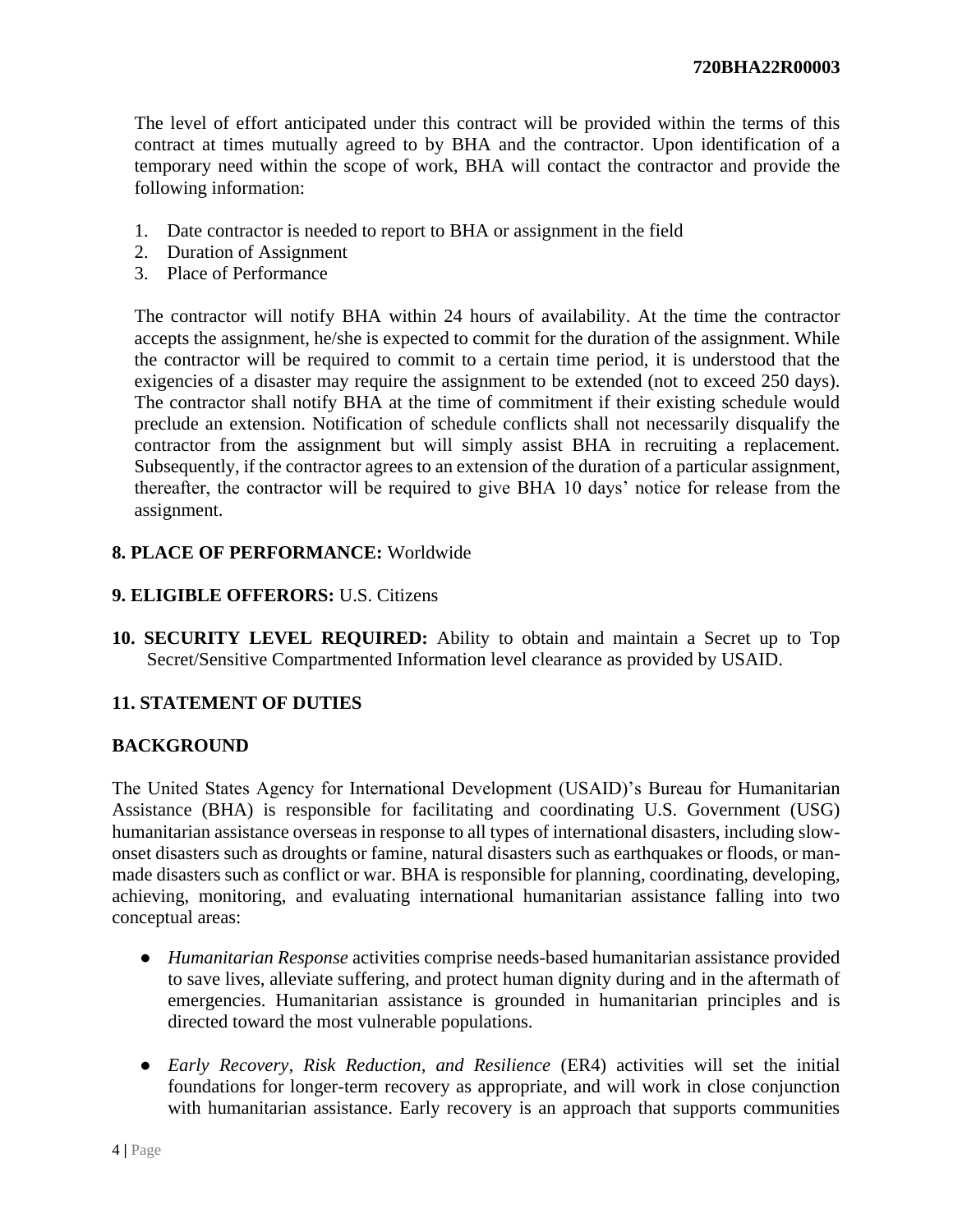impacted by crises to protect and restore basic systems and service delivery. Early recovery builds on humanitarian response efforts and establishes the initial foundations of long-term recovery. Early recovery activities are implemented for a specified, appropriate timeframe that assists populations recovering from an identifiable shock. Risk reduction is the prevention of new and reduction of existing disaster risk and management of residual risk, which contributes to strengthening resilience and to the achievement of sustainable development. Resilience is the ability of people, households, communities, countries, and systems to mitigate, adapt to, and recover from shocks and stresses in a manner that reduces chronic vulnerability and facilitates inclusive growth.

BHA has seven offices, as follows:

The Bureau's three geographic offices are: (1) Office of Africa; (2) Office of Asia, Latin America and the Caribbean; and (3) the Office of the Middle East, North Africa and Europe. Each geographic office designs, provides, and assesses humanitarian assistance for their respective regions, including assistance related to responding to, recovering from, and reducing the risk of man-made and natural disasters, while linking with other USAID investments that build resilience.

The Office of Global Policy, Partnerships, Programs, and Communications (G3PC) shapes and influences USAID's role within the international humanitarian system; leads engagement on a range of policy, programmatic, and operational issues; and positions the Agency to influence collective response to emergency needs across the globe.

The Office of Technical and Program Quality (TPQ) leads the Bureau's efforts to provide highquality programmatic and technical leadership, oversight, and guidance. In addition, TPQ leads the Bureau's external engagement with academia and coordinates research to advance the effectiveness, efficiency, and impact of humanitarian and multi-year programming.

The Office of Humanitarian Business and Management Operations (HBMO) is responsible for maintaining 24/7 operability by providing leadership, planning, quality assurance, technical expertise, and process management. HBMO ensures effective stewardship of the Bureau's support services, including workforce planning, staffing, financial management, internal controls, facilities operations and infrastructure.

The Office of Field and Response Operations (FARO) leads and manages operational assistance and the purchase and delivery of goods and services in response to declared foreign disasters and international humanitarian needs in key functional areas, including supply-chain management, procurement, logistics, oversight, and operational coordination with the U.S. military.

#### INTRODUCTION

The Support Relief Group (SRG) is a program developed by BHA to satisfy its growing need for surge capacity. The primary roles of SRG contractors include intermittent backfill for permanent staff overseas, covering vacancies domestically, and responding to numerous disasters worldwide in a timely manner. Currently, about half of all SRG activations are domestic and half are overseas in various capacities.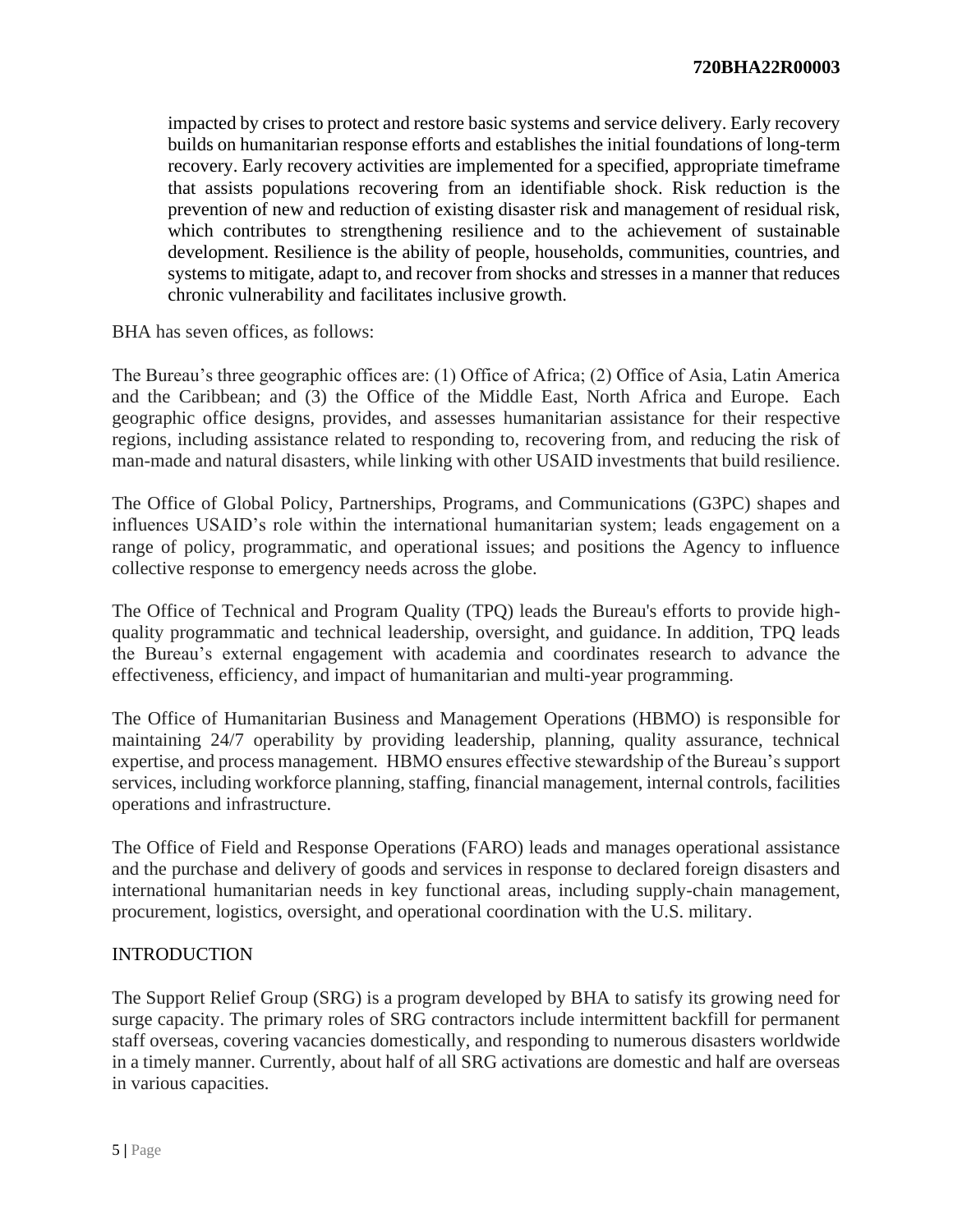The SRG program brings on board select candidates who work for discrete periods, on an intermittent basis for no more than 250 days per calendar year, and can be deployed within hours to facilitate BHA's response to disasters, or to backfill staff in Washington and other locations. SRG staff can be used for as little as a day or up to several months at a time. SRG positions are contracted for an initial period of one year with the option to extend up to five years.

The SRG program is managed by the Surge Staffing Team in the Response Resources Division. This team maintains information for all SRG personnel, providing information to the rest of BHA on their availability, skills and previous BHA experience. Surge Staffing Team assists the program offices within BHA in choosing the best qualified SRG for any specific task, and provides administrative and personnel support to existing SRG. Each SRG incumbent will provide enhancement to the BHA team according to his/her skills. They will be considered part of BHA/Washington resources that can be deployed worldwide.

The Field Platform Operations Team sits within the Field Operations Division within FARO. The Field Platform Operations Team oversees the financial management of BHA's administrative budgets and procurement activities for its field offices, coordinates administrative operations and ensures consistency in the application of policy across all BHA field offices. It administers entitlements for field staff, as well as for civil-military staff. The Field Platform Operations Team manages a budget of \$56 million and oversees the operational and administrative support of about 56 field offices.

The Field Platform Operations Team enhances and supports BHA/FARO's capacity to respond to disasters by serving as the Responsible Unit for the Administrative Coordinator/Officer (AC/AO) positions on Disaster Assistance Response Teams (DARTs) and Response Management Teams (RMTs). DART ACs/AOs liaise and coordinate all administrative matters between USAID Mission and U.S. Embassy staff and DART members, inclusive of local procurements, funds management, human resource actions, hotel reservations, vehicle use, and any other field-based needs that require coordination with mission or embassy management teams. RMT ACs/AOs manage the administrative budget, oversee DART member readiness and deployment, track personnel movement abroad, and coordinate with their DART counterpart to support any administrative requests in-country.

The SRG Response and Systems Officers will play a critical role in BHA's response efforts by activating as ACs/AOs and/or advising/mentoring activated ACs/AOs. It will also play a critical role by supporting the AC Responsible Unit in staffing, strategy, and cross-bureau engagements, developing and leading AC/AO trainings, and building out AC Responsible Unit operational systems and processes.

The SRG Response and Systems Officers will also fill a crucial role on the Field Platform Operations Team by establishing and maintaining processes and resources that enable consistency of support, enhance the team's internal control mechanisms, and provide essential operational management, administrative, and budgetary support to BHA field operations at USAID Missions and U.S. Embassies worldwide.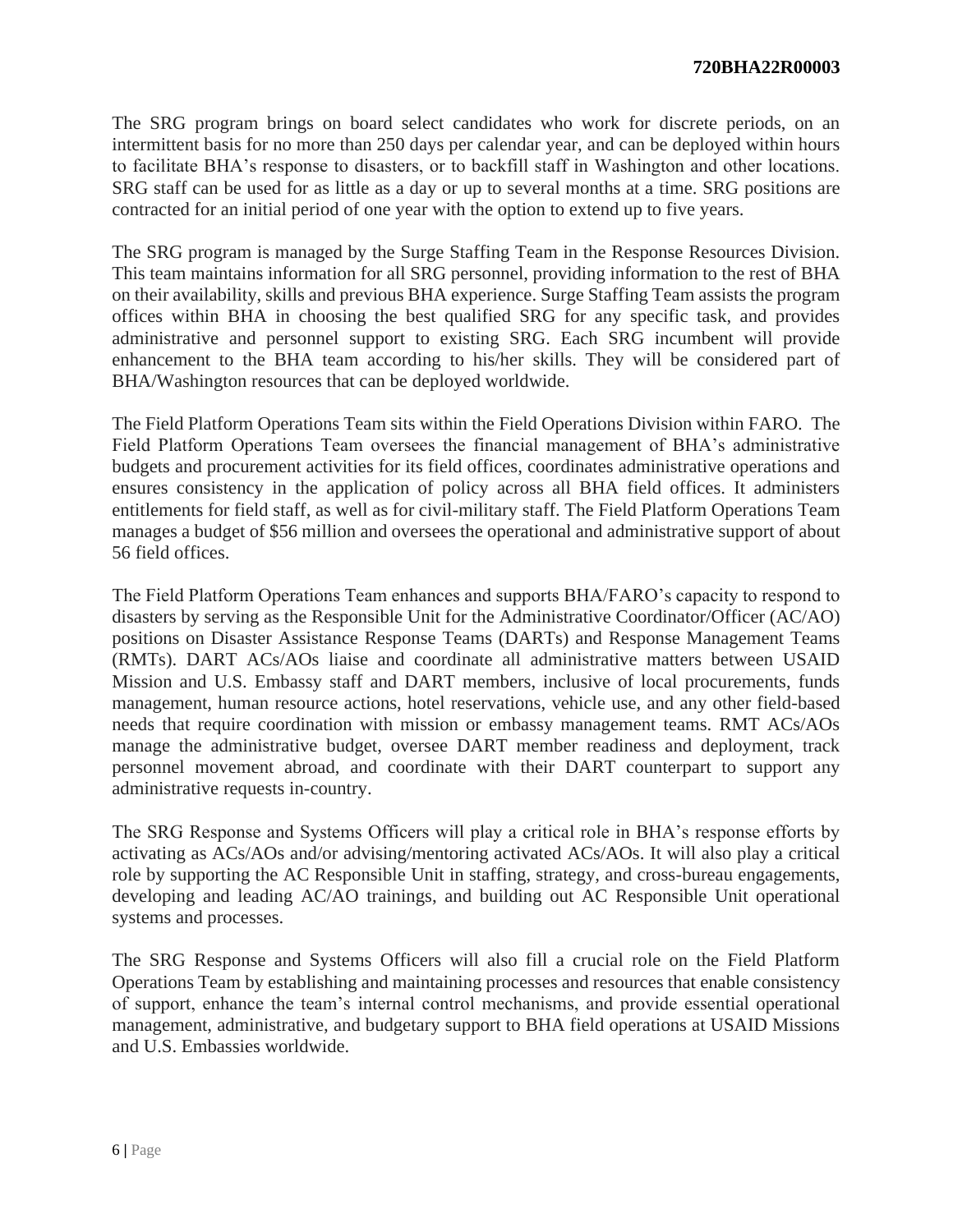The SRG Response and Systems Officers will help develop the skills and knowledge of Field Platform Operations Team staff and ACs/AOs on DARTs and RMTs via the development and implementation of toolkits, onboarding materials, and additional resources.

# **OBJECTIVE**

The Field Platform Operations Team requires the services of SRG Response and Systems Officers to develop systems, trainings, and processes to enhance the internal controls of the Field Platform Operations Team; to develop systems, resources, and trainings for sourcing, developing, and supporting the AC/AO Cadre; and to serve on responses as part of the AC/AO Cadre to provide essential administrative management for BHA responses.

# **DUTIES AND RESPONSIBILITIES**

### **At the GS-11 Level:**

The SRG Response and Systems Officers will:

- Support the development of systems and processes to control inherent management vulnerabilities that emanate from implementing new initiatives, such as establishing new field and DART offices, or deploying field humanitarian personnel.
- Support the development of standard operating procedures and toolkits to enable Field Platform Operations staff to more efficiently and effectively support their customers.
- Support the development and improvement of onboarding tools and resources for the team.
- Support the development and maintenance of an online resource portal that serves as a central collection site for reference materials and a forum to provide information to the field.
- Support the design, coordination, and facilitation of training sessions for Field Platform Operations team staff, RMT and DART ACs/AOs; and other internal customers as needed.
- Activate on responses, primarily in the RMT AC position, likely multiple times per year.
- Provide support to activated ACs/AOs.
- Support management of all actions in the Personnel, Experience, Training, Equipment, Readiness (PETER) database.
- Support AC/APs in navigating the Responsible Unit Position Task Book process for the AC/AO positions.
- Contribute to the Maintenance of systems and processes that enhance the operational efficiency and effectiveness of the administrative response positions, including the development of handbooks and toolkits.
- Complete rotations with other functional areas in the Field Platform Operations Team, including desk officer support.
- As a core member of the Field Platform Operations Team, provide relevant and timely feedback and recommendations to team leadership to help encourage discussion on new initiatives.
- Review actions for leadership clearance and/or approval.
- Through participation in Technical Evaluation Committees (TEC), support staff recruitment for positions across BHA.
- Sign up for, and serve, as needed, on Washington-based RMTs, which provide services and support to DARTs deployed in response to disasters. The duties on RMTs will vary.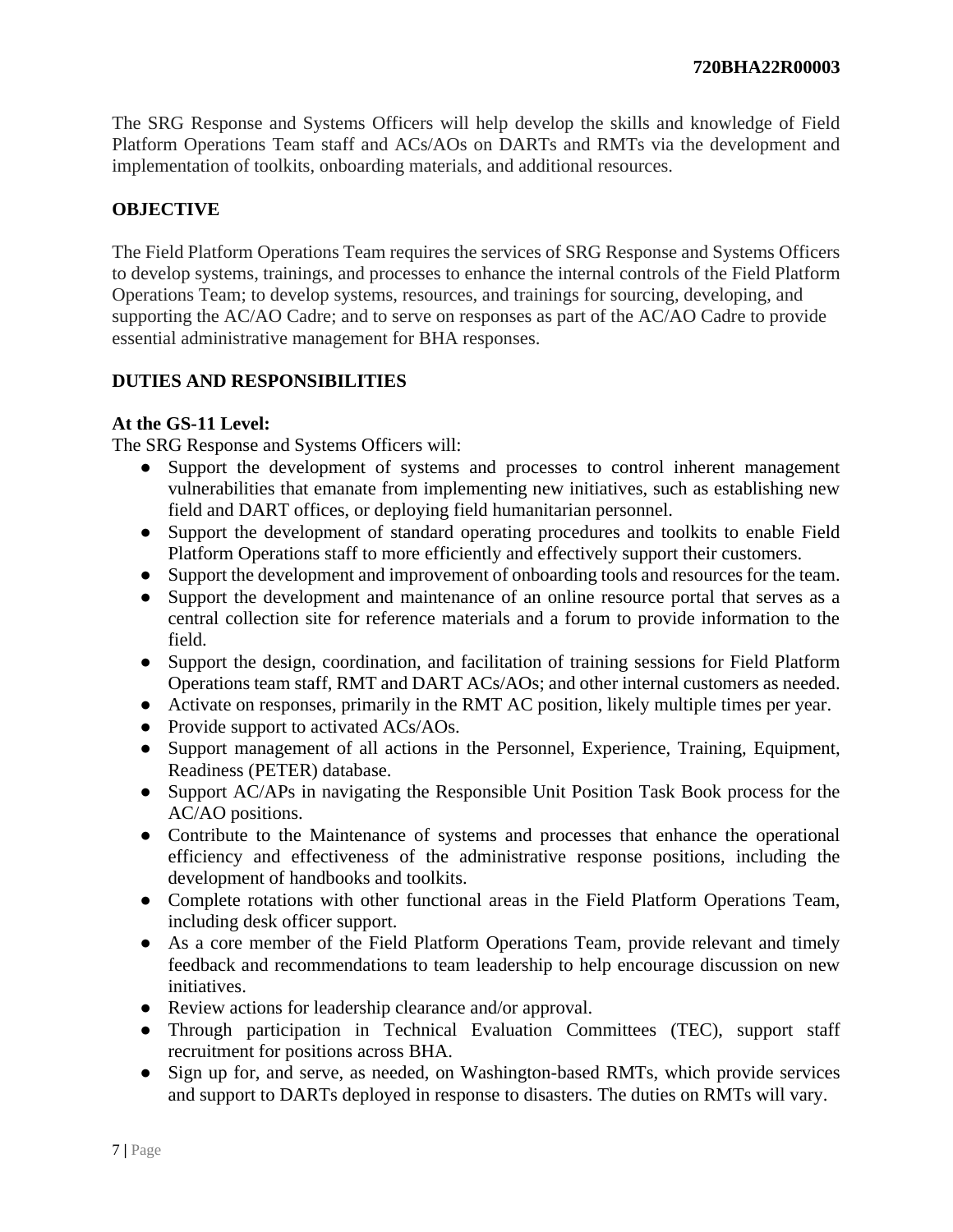- As needed, serve on DARTs, which may require immediate (within 24 hours) deployment overseas for an extended period of time.
- As needed, serve on temporary detail within the office to meet operational needs during staff shortages. Duties performed while on detail will be aligned with the team's existing duties and responsibilities and will be directly related to the scope of work provided.
- Become certified and serve as an Agreement Officer's Representative/Contracting Officer's Representative (AOR/COR), as assigned. The AOR/COR provides financial and programmatic oversight of all aspects of managing the agreement or contract; this includes but is not limited to reviewing invoices, requests for approvals, program/project deliverables (i.e., work plans, annual reports, month status reports), travel requests, key personnel requests, and financial/budget reports. They are responsible for drafting and submitting the annual contractor performance evaluation in Contract/Assistance Performance Assessment Review System (CPARS/APARS). They prepare and review contract/assistance modifications documentation and assist the Contracting/Agreement Officer (CO/AO) to ensure performance is compliant with the terms and conditions of the contract/agreement, the Federal Acquisition Regulation (FAR), and USAID policy. AOR/CORs are responsible for all related requirements in the COR designation letter and the AOR designation letter.

### **At the GS-12 level: (if the PSC is hired at or promoted during contract performance)**

The SRG Response and Systems Officers will:

- Provide project management support to the Field Platform Operations Team's systemsrelated projects.
- Contribute to the development of systems and processes to control inherent management vulnerabilities that emanate from implementing new initiatives, such as establishing new field and DART offices, or deploying field humanitarian personnel.
- Ensure that risks are minimized and that basic management principles and internal controls are reflected and followed in operations.
- Contribute to the development of standard operating procedures and toolkits to enable Field Platform Operations staff to more efficiently and effectively support their customers.
- Develop and enhance onboarding tools and resources for the team.
- Contribute to the development and maintenance of an online resource portal that serves as a central collection site for reference materials and a forum to provide information to field.
- Design, coordinate, and facilitate training sessions for Field Platform Operations Team staff, RMT and DART ACs/AOs, and other internal customers as needed.
- Activate on responses, primarily in the RMT AC position, but with the opportunity to also activate as a DART AC, likely multiple times per year.
- Provide mentoring/advising to activated AC/AOs.
- Provide input to the Responsible Unit on overall strategy and operations, including management of all actions in the PETER database, and contribute to cross-bureau Response Management Systems efforts.
- Facilitate the Responsible Unit Position Task Book process for the AC/AO positions to ensure a cadre of qualified ACs/AOs.
- Actively participate in the design and implementation of systems and processes that enhance the operational efficiency and effectiveness of the administrative response positions, including the development of handbooks and toolkits.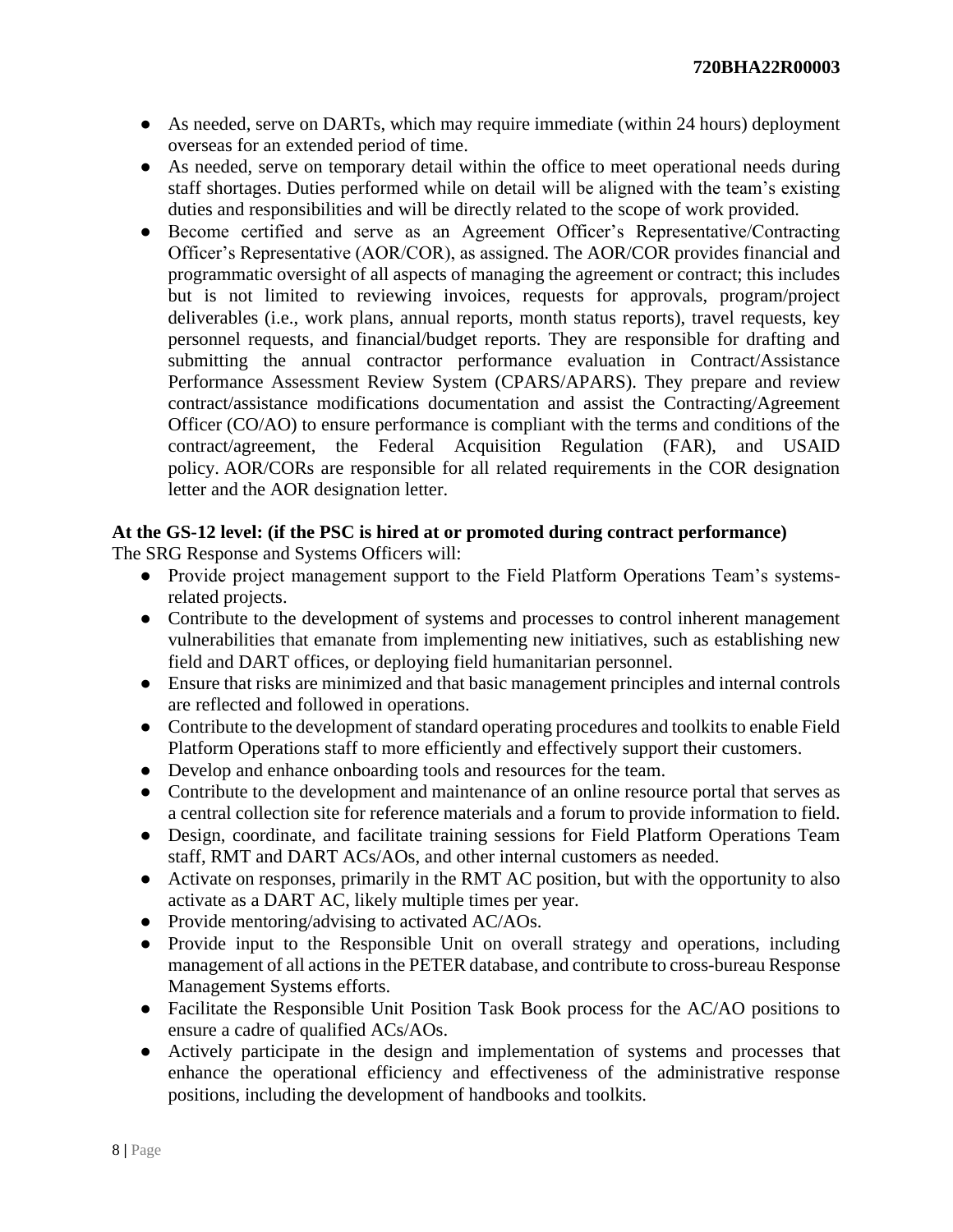- As a core member of the Field Platform Operations Team, provide relevant and timely feedback and recommendations to team leadership to help encourage discussion on new initiatives.
- Complete rotations with other functional areas in the Field Platform Operations Team, including desk officer support.
- Review actions for leadership clearance and/or approval.
- Participate in TECs to support staff recruitment for positions across BHA.
- Sign up for, and serve, as needed, on Washington-based RMTs, which provide services and support to DARTs deployed in response to disasters. The duties on RMTs will vary.
- As needed, serve on DARTs, which may require immediate (within 24 hours) deployment overseas for an extended period of time.
- As needed, may serve on temporary detail within the office to meet operational needs during staff shortages. Duties performed while on detail will be aligned with the Team's existing duties and responsibilities and will be directly related to the scope of work provided.
- Become certified and serve as an AOR/COR, as assigned. The AOR/COR provides financial and programmatic oversight of all aspects of managing the agreement or contract; this includes but is not limited to reviewing invoices, requests for approvals, program/project deliverables (i.e., work plans, annual reports, month status reports), travel requests, key personnel requests, and financial/budget reports. They are responsible for drafting and submitting the annual contractor performance evaluation in CPARS/APARS. They prepare and review contract/assistance modifications documentation and assist the CO/AO to ensure performance is compliant with the terms and conditions of the contract/agreement, the FAR, and USAID policy. AOR/CORs are responsible for all related requirements in the COR designation letter and the AOR designation letter.

### **At the GS-13 level (if the PSC is hired at or promoted during contract performance)**

The SRG Response and Systems Officers will:

- Serve as Project Manager for Field Platform Operations Team systems-related projects.
- Provide expert advice on the development of systems and processes to control inherent management vulnerabilities that emanate from implementing new initiatives, such as establishing new field and DART offices, or deploying field humanitarian personnel.
- Ensure that risks are minimized and that basic management principles and internal controls are reflected and followed in operations.
- Lead development of standard operating procedures and toolkits to enable Field Platform Operations staff to more efficiently and effectively support their customers.
- Lead development and enhancement of onboarding tools and resources for the team.
- Lead development and maintenance of an online resource portal that serves as a central collection site for reference materials and a forum to provide information to field.
- Lead the design, coordination, and facilitation of training sessions for Field Platform Operations Team staff, RMT and DART ACs/AO, and other internal customers as needed.
- Activate on responses, primarily in the RMT AC position, but with the opportunity to also activate as a DART AC.
- Provide substantial mentoring/advising to activated AC/AOs on complex or unique response challenges.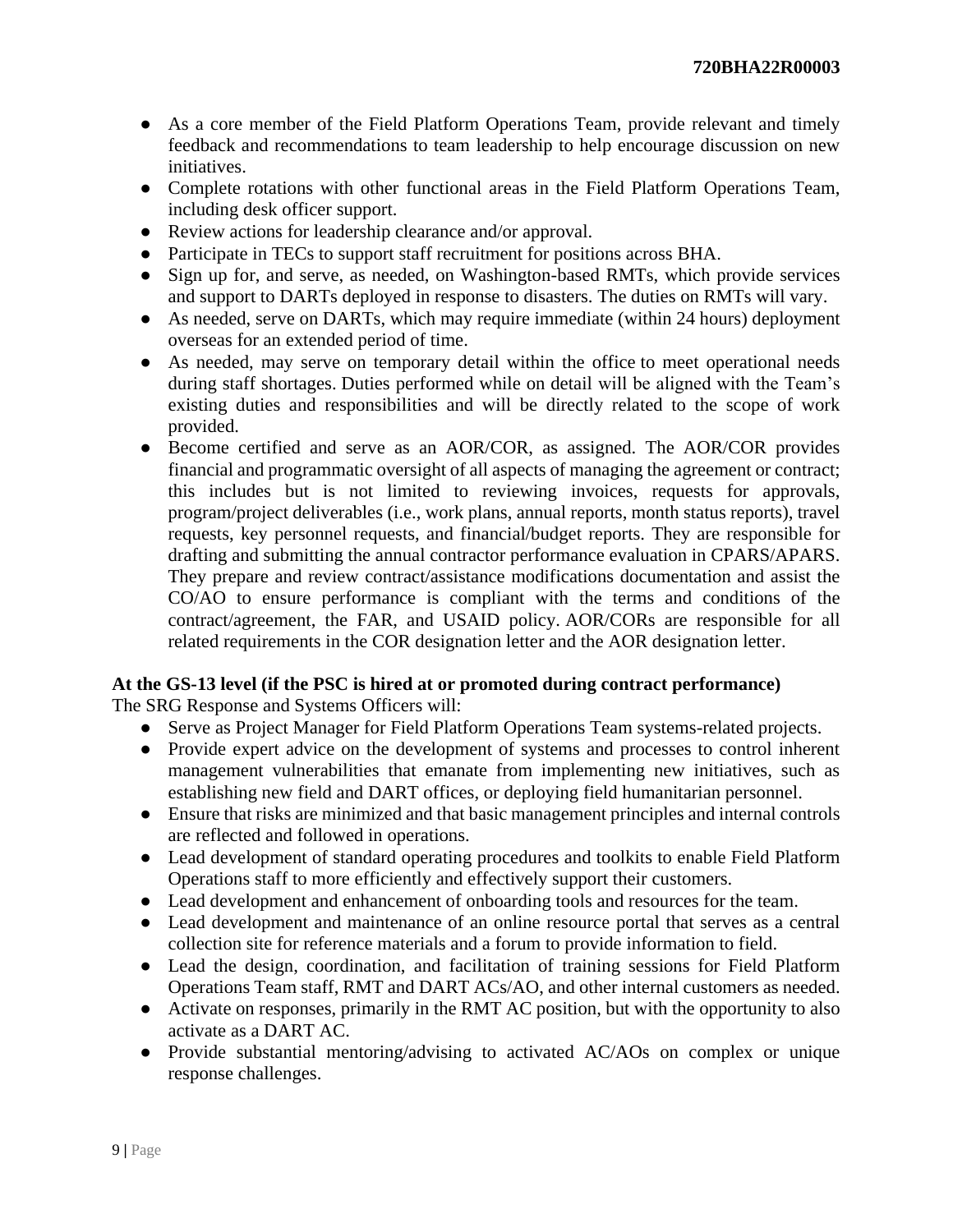- Provide expert advice to the Responsible Unit on overall strategy and operations, including, management of all actions in the PETER database, and contribute to cross-bureau Response Management Systems efforts.
- Lead the Responsible Unit Position Task Book process for the AC/AO positions to ensure a cadre of qualified ACs/AOs.
- Lead the design and implementation of systems and processes that enhance the operational efficiency and effectiveness of the administrative response positions, including the development of handbooks and toolkits.
- As a core member of the Field Platform Operations Team, provide relevant and timely feedback and recommendations to team leadership to help encourage discussion on new initiatives.
- Complete rotations in other functional areas in the Field Platform Operations Team, including desk officer support.
- Review actions for leadership clearance and/or approval.
- Participate in TECs to support staff recruitment for positions across BHA.
- Sign up for, and serve as needed, on Washington-based RMTs, which provide services and support to DARTs deployed in response to disasters. The duties on RMTs will vary.
- As needed, serve on DARTs, which may require immediate (within 24 hours) deployment overseas for an extended period of time.
- As needed, may serve on temporary details within the office to meet operational needs during staff shortages. Duties performed while on detail will be aligned with the Team's existing duties and responsibilities and will be directly related to the statement of duties provided.
- Become certified and serve as an AOR/COR, as assigned. The AOR/COR provides financial and programmatic oversight of all aspects of managing the agreement or contract; this includes but is not limited to reviewing invoices, requests for approvals, program/project deliverables (i.e., work plans, annual reports, month status reports), travel requests, key personnel requests, and financial/budget reports. They are responsible for drafting and submitting the annual contractor performance evaluation in CPARS/APARS. They prepare and review contract/assistance modifications documentation and assist the CO/AO to ensure performance is compliant with the terms and conditions of the contract/agreement, the FAR, and USAID policy. AOR/CORs are responsible for all related requirements in the COR designation letter and the AOR designation letter.

#### **SUPERVISORY RELATIONSHIP:**

The USPSC will take direction from and will report to the Field Platform Operations Team Lead or his/her designee.

#### **SUPERVISORY CONTROLS:**

For positions GS-11 equivalent:

Supervisor sets overall objectives and resources available and works with the USPSC to develop deadlines, work to be done, and methodology. The USPSC is responsible for carrying out assignments and consults with the supervisor for policy interpretations.

For positions GS-12 equivalent to GS-13 equivalent:

Supervisor sets overall objectives and resources available; the USPSC consults with the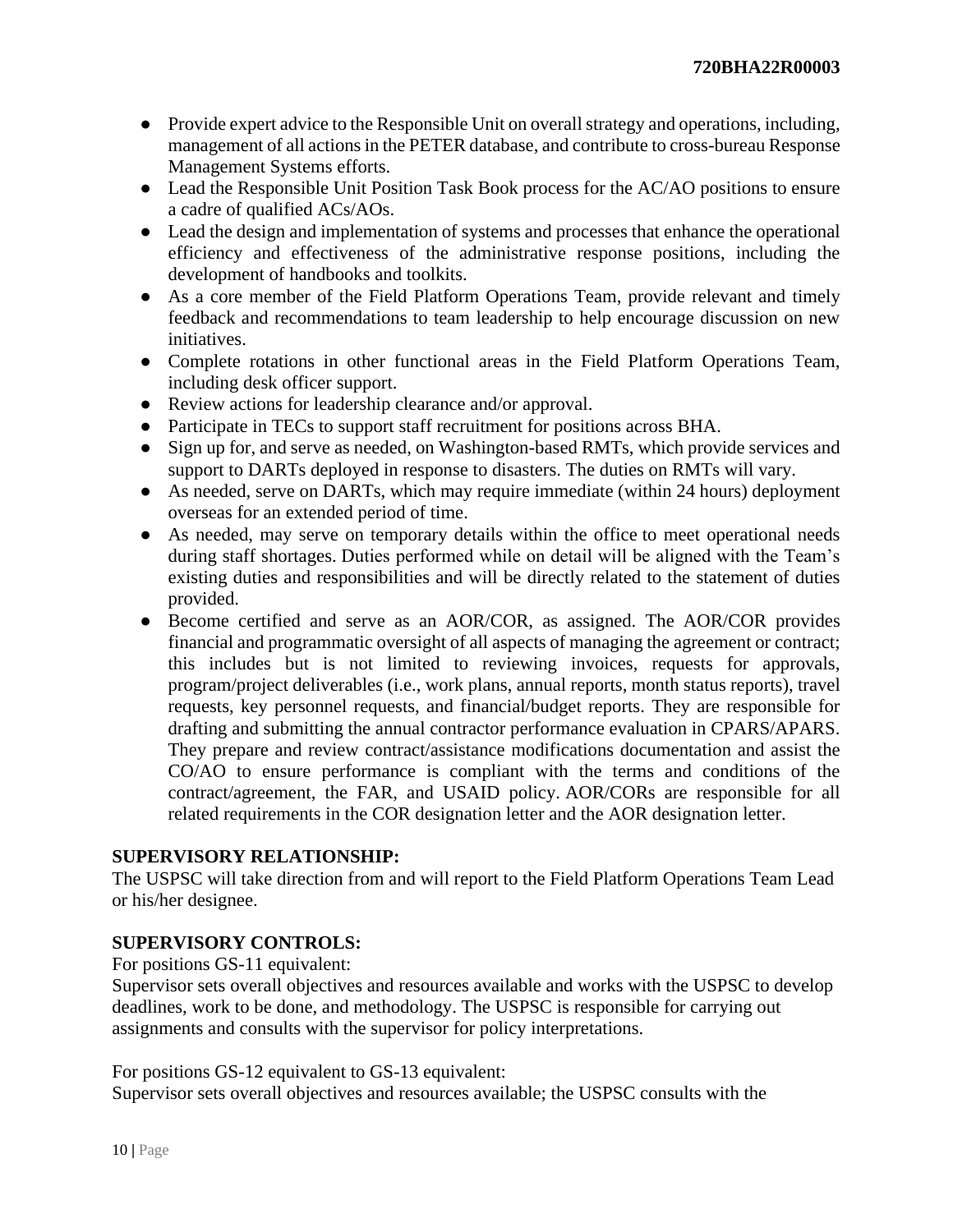supervisor to develop deadlines, projects, and work to be done. The USPSC is responsible for planning and carrying out assignments and keeping the supervisor informed of progress. The USPSC is responsible for planning approaches or methodology to be used in carrying out assignments.

## **12. PHYSICAL DEMANDS**

The work is generally sedentary and does not pose undue physical demands. During deployment on DARTs (if required), and during site visits, there may be some additional physical exertion including long periods of standing, walking over rough terrain, or carrying of moderately heavy items (less than 50 pounds).

### **13. WORK ENVIRONMENT**

Work is primarily performed in an office setting. During deployment on DARTs (if required), and during site visits, the work may additionally involve special safety and/or security precautions, wearing of protective equipment, and exposure to severe weather conditions.

**14. START DATE:** Immediately, once necessary clearances are obtained.

# **II. MINIMUM QUALIFICATIONS REQUIRED FOR THIS POSITION**

### **EDUCATION/EXPERIENCE REQUIRED FOR THIS POSITION**

(Determines basic eligibility for the position. Offerors who do not meet all of the education and experience factors are considered NOT qualified for the position.)

#### **For the GS-11 equivalent level:**

High School Diploma plus a minimum of seven (7) years of experience working in a professional setting, with responsibilities related to domestic or international emergency relief or humanitarian assistance, instructional design or training, project management, or operational or administrative management.

### **OR**

Bachelor's degree with significant study in, or pertinent to, the specialized field, including, but not limited to: international relations, human rights, public or business administration, instructional design, disaster management, or a related field plus a minimum of three (3) years of experience working in emergency relief or humanitarian assistance, instructional design or training, project management, or operational or administrative management.

#### **OR**

Master's degree with significant study in or pertinent to the specialized field, including, but not limited to, international relations, human rights, public or business administration, instructional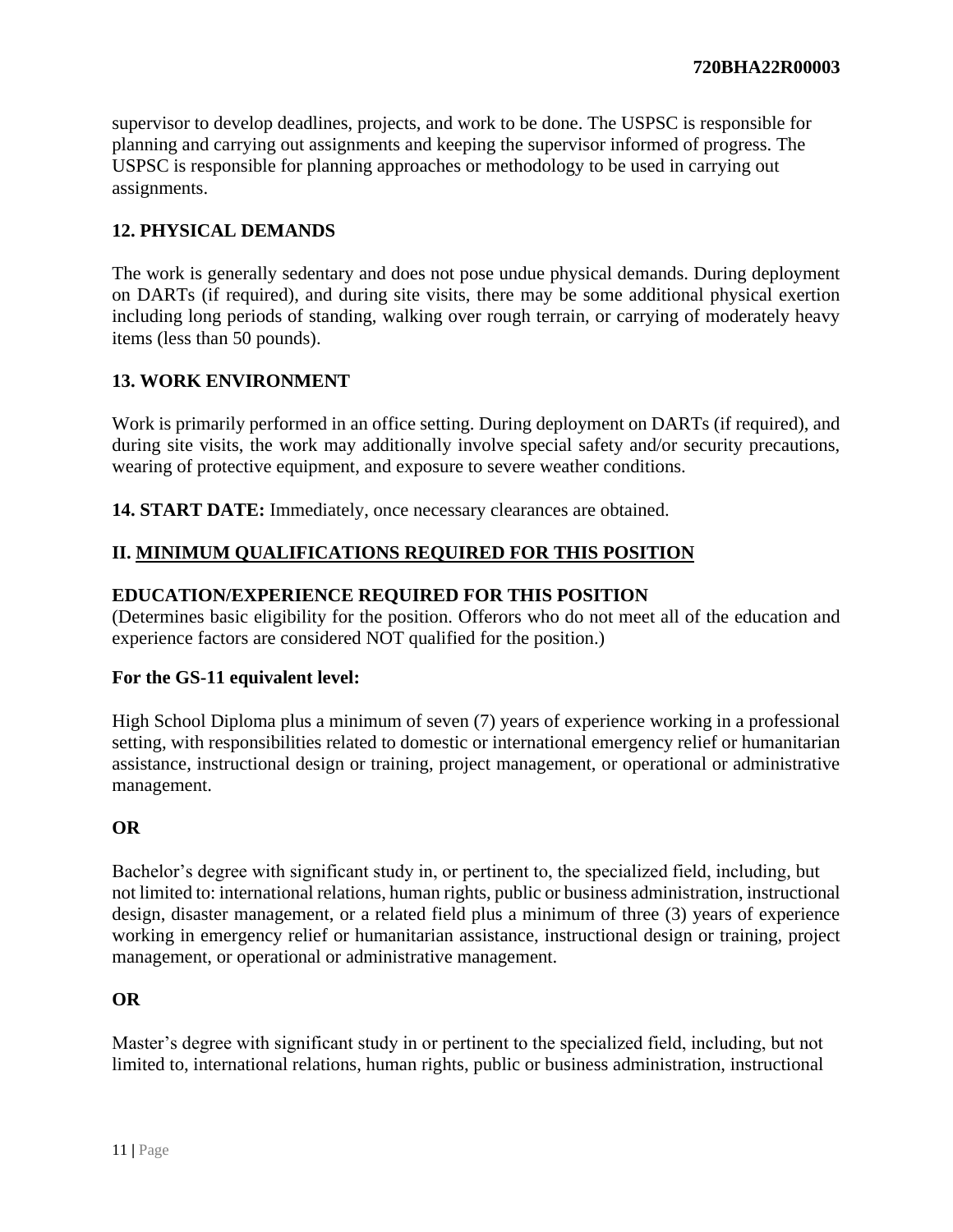design, disaster management, or a related field plus a minimum of two (2) years of experience working in emergency relief or humanitarian assistance, instructional design or training, project management, or operational or administrative management.

### **For the GS-12 equivalent level:**

High School Diploma plus a minimum of nine (9) years of experience working in government, a large organization, a business setting, or an overseas setting, with responsibilities related to emergency relief or humanitarian assistance, instructional design or training, project management, or operational or administrative management.

# **OR**

Bachelor's degree with significant study in, or pertinent to the specialized field, including, but not limited to, international relations, human rights, public or business administration, instructional design, disaster management, or a related field plus a minimum of five (5) years of experience working in emergency relief or humanitarian assistance, instructional design or training, project management, or operational or administrative management.

### **OR**

Master's degree with significant study in, or pertinent to, the specialized field, including, but not limited to, international relations, human rights, public or business administration, instructional design, disaster management, or a related field plus a minimum of four (4) years of experience working in relief or humanitarian assistance, instructional design or training, project management, or operational or administrative management.

### **For the GS-13 equivalent level:**

High School Diploma plus a minimum of eleven (11) years of experience working in government, a large organization, a business setting, or an overseas setting, with responsibilities related to relief or humanitarian assistance, instructional design or training, project management, or operational or administrative management.

# **OR**

Bachelor's degree with significant study in, or pertinent to, the specialized field, including, but not limited to, international relations, human rights, public or business administration, instructional design, disaster management, or a related field plus a minimum of seven (7) years of experience working in emergency relief or humanitarian assistance, instructional design or training, project management, or operational or administrative management.

### **OR**

Master's degree with significant study in, or pertinent to, the specialized field, including, but not limited to, international relations, human rights, public or business administration, instructional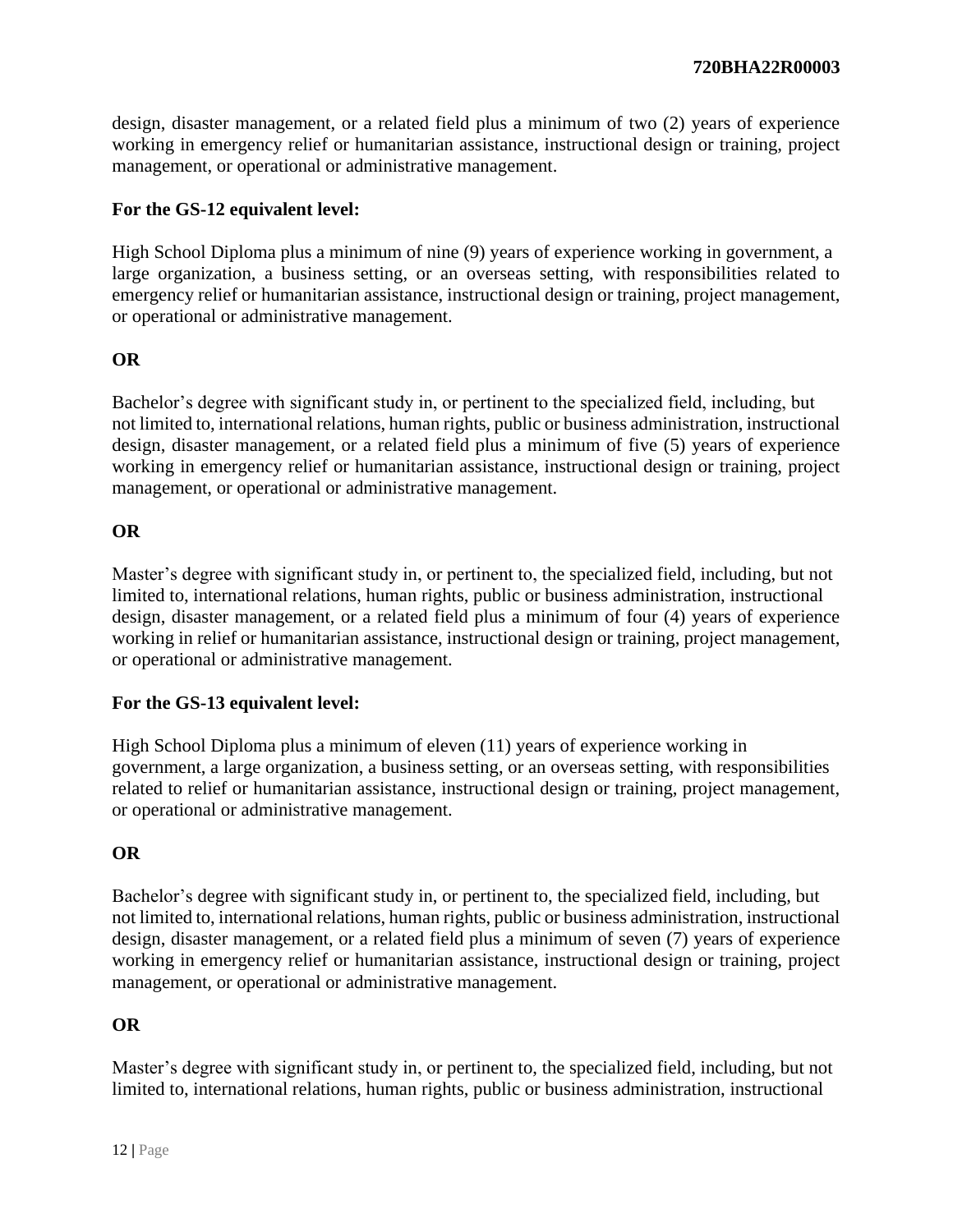design, disaster management, or a related field plus a minimum of five (5) years of experience working in domestic or international emergency relief or humanitarian assistance, instructional design or training, project management, or operational or administrative management.

### **III. EVALUATION AND SELECTION FACTORS**

The Government may award a contract without discussions with offerors in accordance with FAR 52.215-1. The CO reserves the right at any point in the evaluation process to establish a competitive range of offerors with whom negotiations will be conducted pursuant to FAR 15.306(c). In accordance with FAR 52.215-1, if the CO determines that the number of offers that would otherwise be in the competitive range exceeds the number at which an efficient competition can be conducted, the CO may limit the number of offerors in the competitive range to the greatest number that will permit an efficient competition among the most highly rated offers. FAR provisions of this solicitation are available at [https://www.acquisition.gov/browse/index/far.](https://www.acquisition.gov/browse/index/far)

#### **SELECTION FACTORS**

(Determines basic eligibility for the position. Offerors who do not meet all of the selection factors are considered NOT qualified for the position.)

- Offeror is a U.S. Citizen.
- Complete resume submitted. See cover page for resume requirements. Experience that cannot be quantified will not be counted towards meeting the solicitation requirements.
- USPSC Offeror form AID 309-2. Offerors are required to complete sections A through I. This form must be physically signed. Electronic signatures will not be accepted.
- Ability to obtain and maintain a Secret up to Top Secret/Sensitive Compartmented Information level clearance as provided by USAID.
- Ability to obtain and maintain a Department of State medical clearance throughout the contract.
- Must not appear as an excluded party in the System for Award Management (SAM.gov).
- Satisfactory verification of academic credentials.

#### **OFFEROR RATING SYSTEM**

The offeror rating system factors are used to determine the competitive ranking of qualified offerors in comparison to other offerors. Offerors must demonstrate the rating factors outlined below within their resume, as they are evaluated strictly by the information provided. The rating factors are as follows:

#### **Professional Experience (12 points)**

- Experience with the operations, systems, and structures of agencies or organizations involved with disaster response or relief agencies.
- Experience developing standard operating procedures (SOPs), handbooks, or other resources, systems, or processes to improve an organization's efficiency and performance.
- Ability to design, coordinate, facilitate, or improve trainings.

#### **Skills and Abilities (8 points)**

● Experience providing mentorship or otherwise supporting others' growth and performance.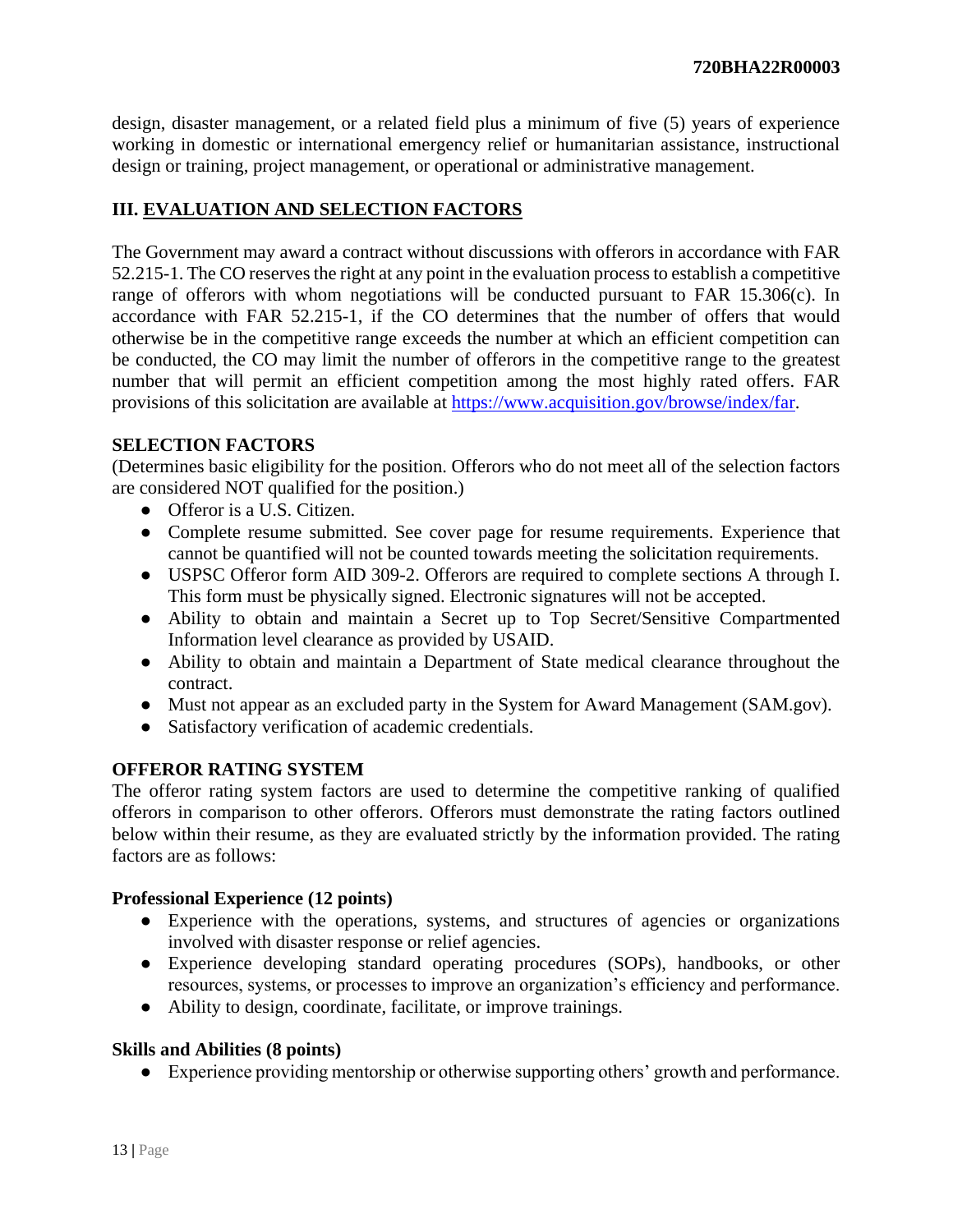● Experience managing projects from conception to completion, involving the input and coordination of multiple stakeholders.

#### **Communication and Interpersonal (10 points)**

- Ability to synthesize and communicate complex concepts orally or in writing.
- Experience working in a fast-paced, demanding humanitarian environment.
- Experience responding to an internal customer base on a near-daily basis.

#### **Interview Performance (50 points)**

#### **Satisfactory Professional Reference Checks (20 points)**

#### **Total Possible Points: 100**

**BASIS OF RATING:** Offerors who meet the Education/Experience requirements and Selection Factors will be further evaluated in accordance with the Offeror Rating System. Those offerors determined to be competitively ranked may also be evaluated on interview performance and satisfactory professional reference checks.

Offerors are required to address each factor of the Offeror Rating System in their resume, describing specifically and accurately what experience, training, education and/or awards they have received as it pertains to each factor. Be sure to include your name and the announcement number at the top of each additional page. Failure to address the selection factors and/or Offeror Rating System factors may result in not receiving credit for all pertinent experience, education, training and/or awards.

The most qualified offerors may be interviewed and required to provide a writing sample. BHA will not pay for any expenses associated with the interviews. Professional references and academic credentials will be evaluated for offerors being considered for selection. Note: Please be advised that references may be obtained independently from other sources in addition to the ones provided by an offeror. BHA reserves the right to select additional offerors if vacancies become available during future phase of the selection process.

#### **IV. SUBMITTING AN OFFER**

Offers must be **received** by the closing date and time at the address specified in the cover letter.

Qualified individuals are **required** to submit:

- **1. Complete resume.** In order to fully evaluate your offer, your resume must include:
	- (a) Please identify all GS levels for which you are applying on your resume.

(b) Paid and non-paid experience, job title, location(s), dates held (month/year), and hours worked per week for each position. **Any experience that does not include dates (month/year), locations, and hours per week will not be counted towards meeting the solicitation requirements.**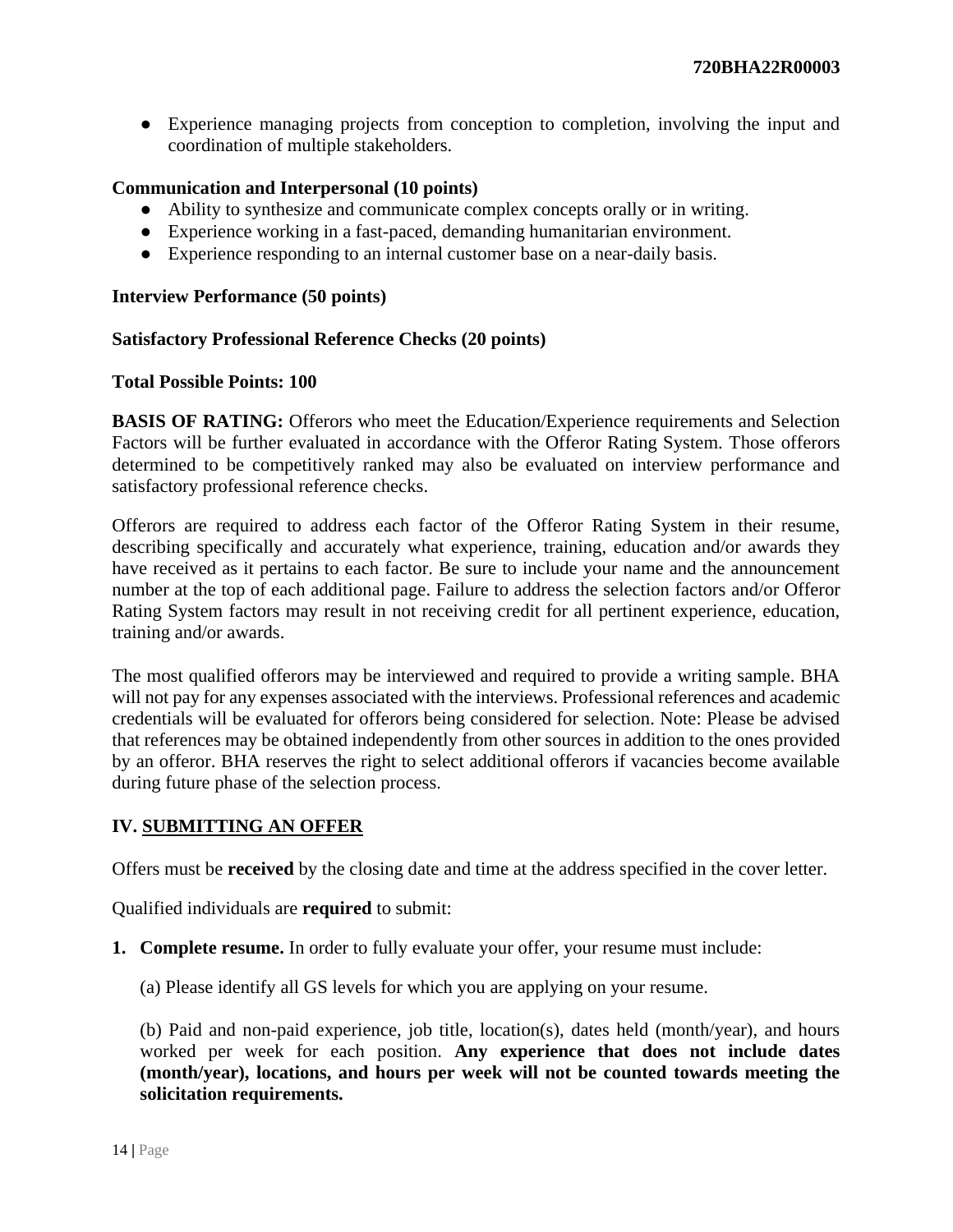(c) Specific duties performed that fully detail the level and complexity of the work.

(d) Education and any other qualifications including job-related training courses, job-related skills, or job-related honors, awards or accomplishments. Failure to identify an academic discipline will result in disqualification.

(e) U.S. Citizenship

(f) **Optional:** How did you hear about this opportunity? (SAM.gov, BHA Jobs, Career Fair, etc.).

Your resume must contain sufficient information to make a valid determination that you fully meet the experience requirements as stated in this solicitation for each grade level(s) for which you are applying. This information must be clearly identified in your resume. Failure to provide information sufficient to determine your qualifications for the position will result in loss of full consideration.

**2. USPSC Offeror form AID 309-2**. Offerors are required to complete sections A through I. This form must be physically signed. Electronic signatures will not be accepted. AID 309-2 is available at http://www.usaid.gov/forms.

Additional documents submitted will not be accepted.

By submitting your offer materials, you certify that all of the information on and attached to the offer is true, correct, complete, and made in good faith. You agree to allow all information on and attached to the offer to be investigated. False or fraudulent information on or attached to your offer may result in you being eliminated from consideration for this position, or being terminated after award, and may be punishable by fine or imprisonment.

To ensure consideration of offers for the intended position, please reference the solicitation number on your offer, and as the subject line in any email.

### **DOCUMENT SUBMITTALS**

**Via email**: [BHA.FARORecruitment@usaid.gov](mailto:BHA.FARORecruitment@usaid.gov)

**NOTE:** If the full security application package is not submitted within 30 days after the Office of Security determines eligibility, the offer may be rescinded. If a Secret security clearance is not obtained within nine months after offer acceptance, the offer may be rescinded. If Top Secret is required, and clearance is not obtained within nine months after award, USAID may terminate the contract at the convenience of the government. If Sensitive Compartmented Information (SCI) access is not obtained within nine months after Top Secret clearance is granted, USAID may terminate the contract at the convenience of the government.

**NOTE:** If the full medical clearance package is not submitted within two months after offer acceptance, the offer may be rescinded. If a Department of State medical clearance is not obtained; the offer may be rescinded.

#### **NOTE REGARDING GOVERNMENT OBLIGATIONS FOR THIS SOLICITATION**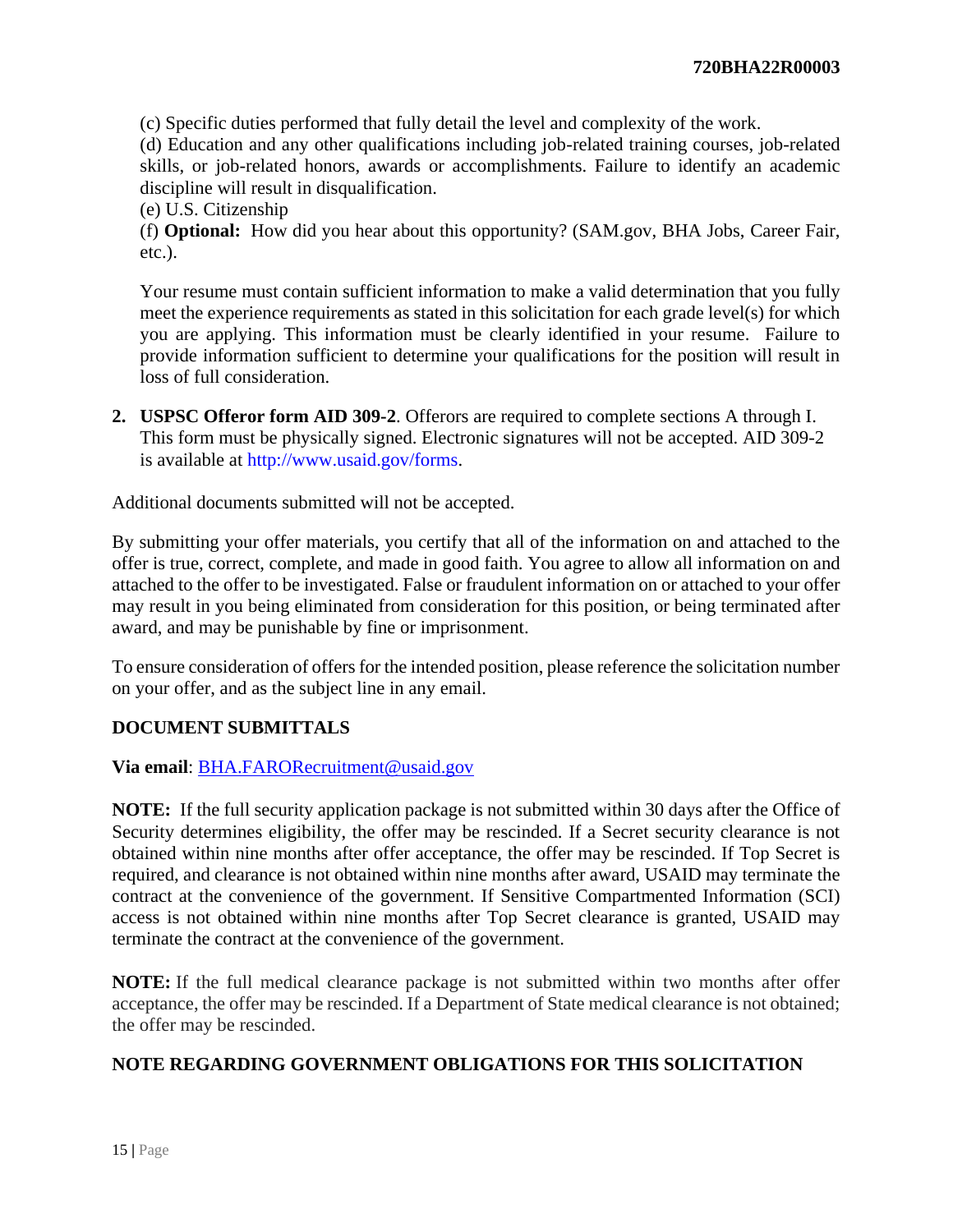This solicitation in no way obligates USAID to award a PSC contract, nor does it commit USAID to pay any cost incurred in the preparation and submission of the offer.

### **NOTE REGARDING DATA UNIVERSAL NUMBERING SYSTEM (DUNS) NUMBERS AND THE SYSTEM FOR AWARD MANAGEMENT**

All USPSCs with a place of performance in the United States are required to have a Data Universal Numbering System (DUNS) number and be registered in the System for Award Management (SAM) database prior to receiving an offer. You will be disqualified if you either fail to comply with this requirement or if your name appears on the excluded parties list. The selectee will be provided with guidance regarding this registration.

**NOTE:** Registration for a DUNS number is **FREE**.

For general information about DUNS Numbers, please refer to Federal Acquisition Regulation (FAR) Clause 52.204-6, Unique Entity Identifier at [https://www.acquisition.gov/far/part-](https://www.acquisition.gov/far/part-52#FAR_52_204)[52#FAR\\_52\\_204](https://www.acquisition.gov/far/part-52#FAR_52_204) and FAR 52.204-7, System for Award Management at [https://www.acquisition.gov/far/part-52#FAR\\_52\\_204](https://www.acquisition.gov/far/part-52#FAR_52_204) or [www.sam.gov.](http://www.sam.gov/)

# **V. LIST OF REQUIRED FORMS PRIOR TO AWARD**

The CO will provide instructions about how to complete and submit the following forms after an offeror is selected for the contract award.

Forms outlined below can be found at: <http://www.usaid.gov/forms/> or at<http://www.forms.gov/bgfPortal/main.do>

- **1.** Resume.
- **2.** USPSC Offeror Form (AID 309-2)
- **3.** Medical History and Examination Form (DS-6561). \*\*
- **4.** Questionnaire for Sensitive Positions (for National Security) (SF-86), or \*\*
- **5.** Questionnaire for Non-Sensitive Positions (SF-85). \*\*
- **6.** Finger Print Card (FD-258). \*\*
- **7.** Employment Eligibility Verification (I-9 Form). \*\*

\*\* Forms 3 through 7 shall be completed **ONLY** upon the advice of the Contracting Officer that an offeror is the successful candidate for the job.

### **VI. BENEFITS AND ALLOWANCES**

As a matter of policy, and as appropriate, a USPSC is normally authorized the following benefits and allowances:

#### 1. BENEFITS:

- (a) Employer's FICA Contribution
- (b) Contribution toward Health & Life Insurance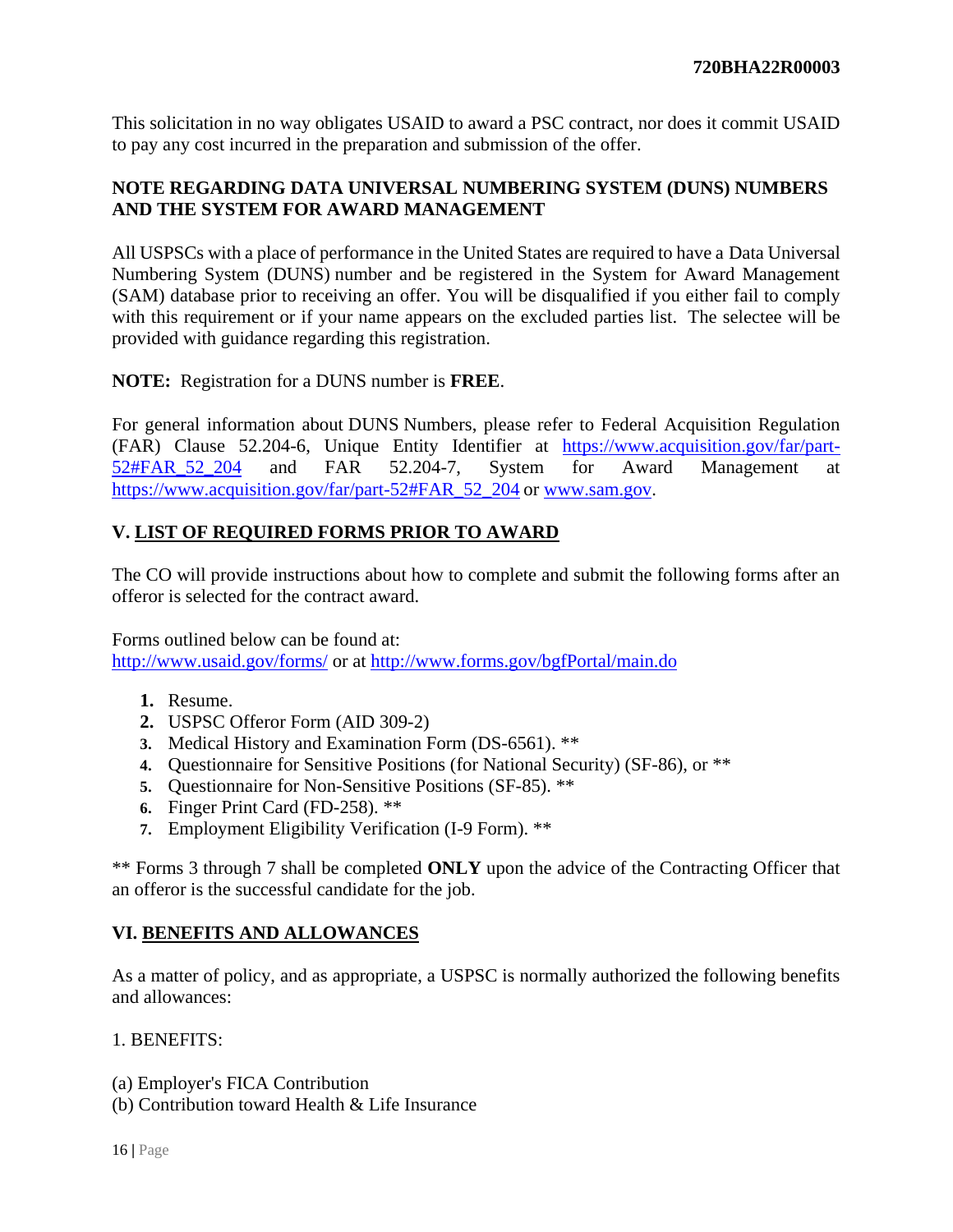(c) Pay Comparability Adjustment

- (d) Annual Increase (pending a satisfactory performance evaluation)
- (e) Eligibility for Worker's Compensation
- (f) Annual and Sick Leave

2. ALLOWANCES

Section numbers refer to rules from the Department of State Standardized Regulations (Government Civilians Foreign Areas), available at [https://aoprals.state.gov/content.asp?content\\_id=282&menu\\_id=101](https://aoprals.state.gov/content.asp?content_id=282&menu_id=101)

- (a) Temporary Lodging Allowance (Section 120).
- (b) Living Quarters Allowance (Section 130).
- (c) Post Allowance (Section 220).
- (d) Supplemental Post Allowance (Section 230).
- (e) Separate Maintenance Allowance (Section 260).
- (f) Education Allowance (Section 270).
- (g) Education Travel (Section 280).
- (h) Post Differential (Chapter 500).
- (i) Payments during Evacuation/Authorized Departure (Section 600), and
- (j) Danger Pay (Section 650).

NOTE: Family members of USPSC's seeking employment in the local economy overseas need to be aware of the work permit regulations in the host country.

If a country does not have a bi-lateral work agreement with the U.S. Government, USPSCs must seek Chief of Mission and Contracting Office approval to seek employment in the local economy; approval is not guaranteed.

### **VII. TAXES**

USPSCs are required to pay Federal income taxes, FICA, Medicare and applicable State Income taxes.

### **VIII. USAID REGULATIONS, POLICIES AND CONTRACT CLAUSES PERTAINING TO PSCs**

USAID regulations and policies governing USPSC awards are available at these sources:

1. **USAID Acquisition Regulation (AIDAR), Appendix D,** "Direct USAID Contracts with a U.S. Citizen or a U.S. Resident Alien for Personal Services Abroad," including **contract clause "General Provisions,"** available at https://www.usaid.gov/sites/default/files/documents/1868/aidar\_0.pdf .

ADS 309 – Personal Services Contracts can be found at: <https://www.usaid.gov/sites/default/files/documents/1868/309.pdf>

2. **Contract Cover Page** form **AID 309-1** available at https://www.usaid.gov/forms .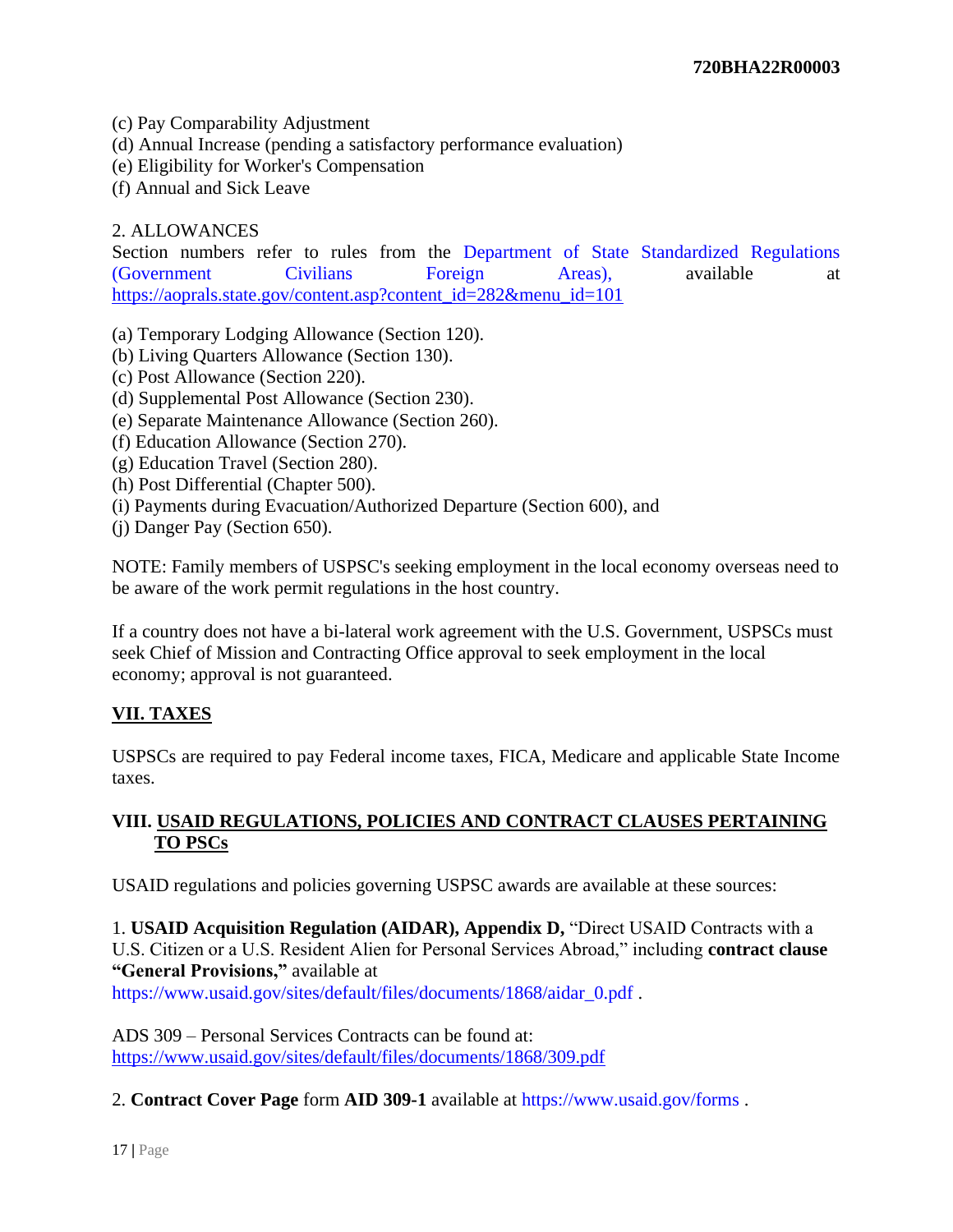| <b>ITEM NO</b> | SUPPLIES/SERVICES (DESCRIPTION)                    | <b>QUANTIT</b> | <b>UNIT</b> | <b>UNIT</b>   | <b>AMOUNT</b> |
|----------------|----------------------------------------------------|----------------|-------------|---------------|---------------|
| (A)            | (B)                                                | Y              | (D)         | <b>PRICE</b>  | (F)           |
|                |                                                    | (C)            |             | (E)           |               |
| 0001           | <b>Base Year 1 - Compensation, Fringe Benefits</b> | 1              | LOT         | $\frac{1}{2}$ | \$            |
|                | and Other Direct Costs (ODCs)                      |                |             |               |               |
|                | - Award Type: Cost                                 |                |             |               |               |
|                | - Product Service Code: 497                        |                |             |               |               |
|                | - Accounting Info: [Insert from Phoenix]           |                |             |               |               |
| 0002           | <b>Base Year 2 - Compensation, Fringe Benefits</b> | 1              | LOT         | $\mathcal{S}$ | $\mathbb{S}$  |
|                | and Other Direct Costs (ODCs)                      |                |             |               |               |
|                | - Award Type: Cost                                 |                |             |               |               |
|                | - Product Service Code: 497                        |                |             |               |               |
|                | - Accounting Info: [Insert from Phoenix]           |                |             |               |               |
| 0003           | <b>Base Year 3 - Compensation, Fringe Benefits</b> | 1              | LOT         | $\frac{1}{2}$ | \$            |
|                | and Other Direct Costs (ODCs)                      |                |             |               |               |
|                | - Award Type: Cost                                 |                |             |               |               |
|                | - Product Service Code: 497                        |                |             |               |               |
|                | - Accounting Info: [Insert from Phoenix]           |                |             |               |               |
| 0004           | <b>Base Year 4 - Compensation, Fringe Benefits</b> | 1              | LOT         | $\frac{1}{2}$ | <sup>\$</sup> |
|                | and Other Direct Costs (ODCs)                      |                |             |               |               |
|                | - Award Type: Cost                                 |                |             |               |               |
|                | - Product Service Code: 497                        |                |             |               |               |
|                | - Accounting Info: [Insert from Phoenix]           |                |             |               |               |
| 0005           | <b>Base Year 5 - Compensation, Fringe Benefits</b> | 1              | LOT         | \$            | $\mathbb{S}$  |
|                | and Other Direct Costs (ODCs)                      |                |             |               |               |
|                | - Award Type: Cost                                 |                |             |               |               |
|                | - Product Service Code: 497                        |                |             |               |               |
|                | - Accounting Info: [Insert from Phoenix]           |                |             |               |               |

### **Five Year Table – Support Relief Group Response and Systems Officer**

3. Acquisition and Assistance Policy Directives/Contract Information Bulletins (**AAPDs/CIBs**) for Personal Services Contracts with Individuals available at http://www.usaid.gov/workusaid/aapds-cibs .

### **AAPD 06-10 – PSC MEDICAL PAYMENT RESPONSIBILITY**

AAPD No. 06-10 is hereby incorporated as Attachment 1 to the solicitation.

# **AAPD 21-05 – Revised and Expanded Fringe Benefits for U.S. Personal Services Contractors**

AAPD No. 21-05 is hereby incorporated as Attachment 2 to the solicitation.

### **AAPD 18-02 REVISED - Medical Evacuation (MEDEVAC) Services**

AAPD No. 18-02 is hereby incorporated as Attachment 3 to the solicitation.

### **FAR 52.222-50 – COMBATING TRAFFICKING IN PERSONS**

FAR Clause 52.222-50 is hereby incorporated as Attachment 4 to the solicitation.

# **FAR 52.223-99—Ensuring Adequate COVID-19 Safety Protocols for Federal Contractors**

FAR Clause 52.223.99 is hereby incorporated as Attachment 5 to the solicitation.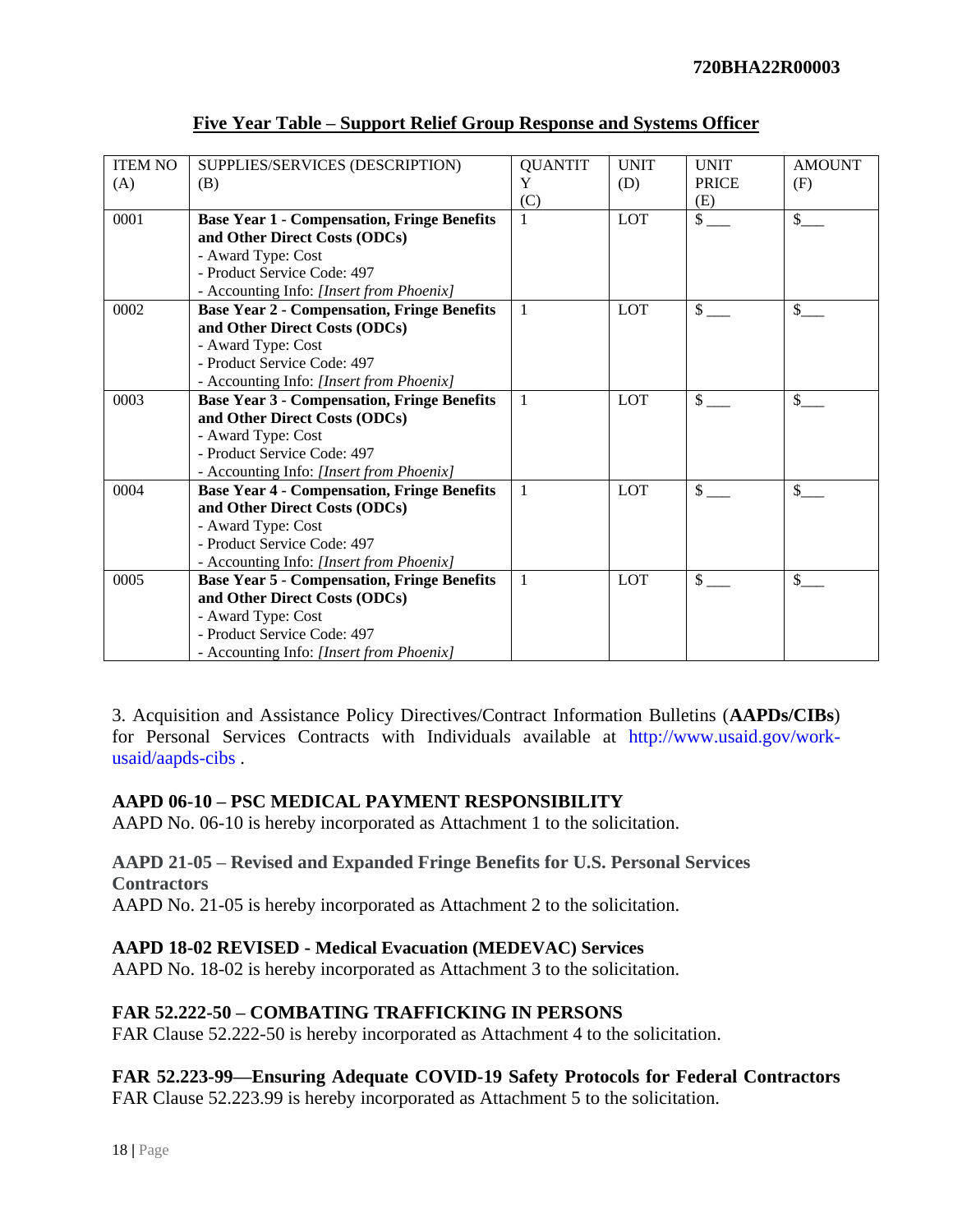4. **Ethical Conduct.** By the acceptance of a USAID personal services contract as an individual, the contractor will be acknowledging receipt of the "**Standards of Ethical Conduct for Employees of the Executive Branch,**" available from the U.S. Office of Government Ethics, in accordance with **General Provision 2** and **5 CFR 2635**. See https://www.oge.gov/web/oge.nsf/OGE%20Regulations .

ALL QUALIFIED OFFERORS WILL BE CONSIDERED REGARDLESS OF AGE, RACE, COLOR, SEX, CREED, NATIONAL ORIGIN, LAWFUL POLITICAL AFFILIATION, NON-DISQUALIFYING DISABILITY, MARITAL STATUS, SEXUAL ORIENTATION, AFFILIATION WITH AN EMPLOYEE ORGANIZATION, OR OTHER NON-MERIT FACTOR.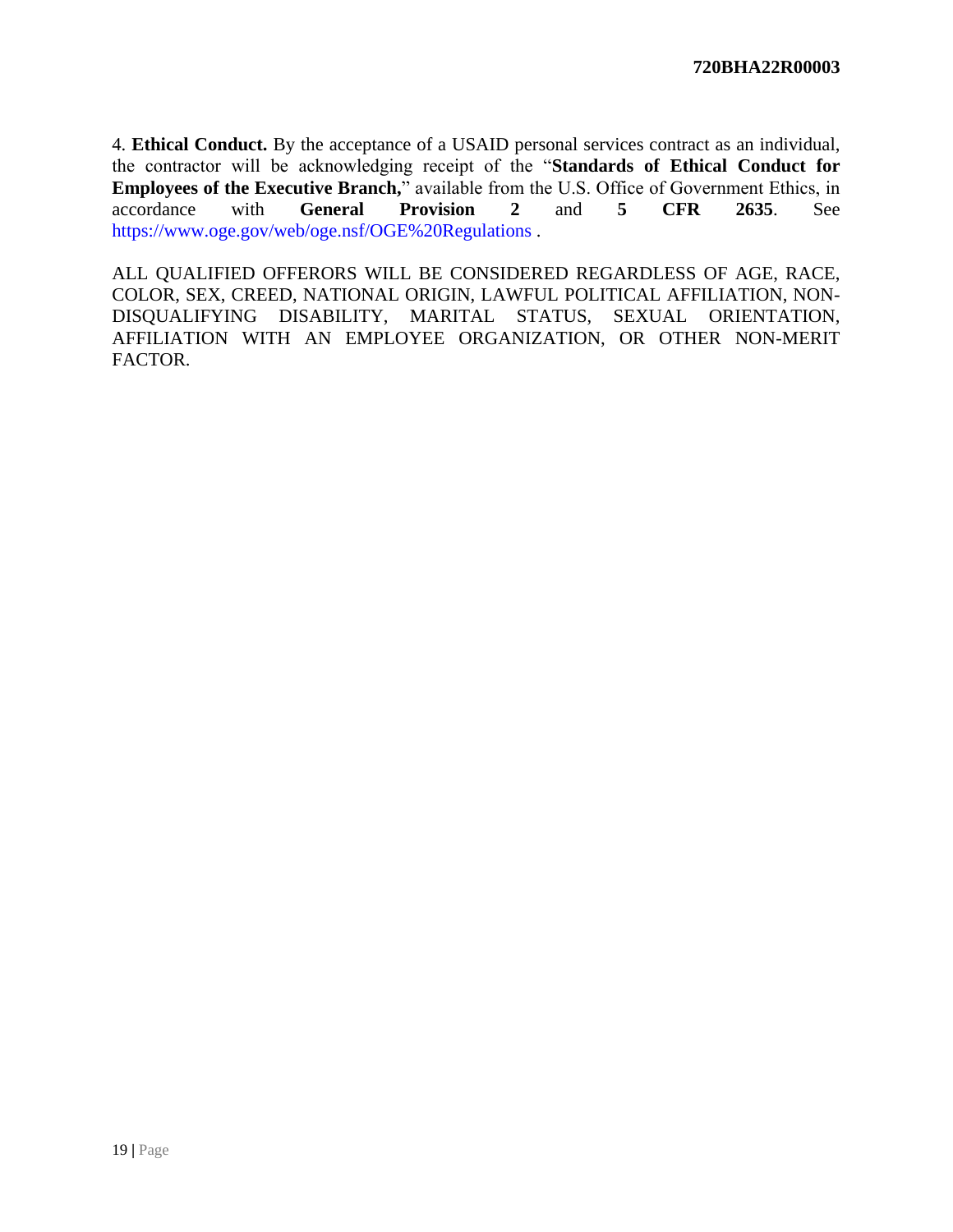### **720BHA22R00003**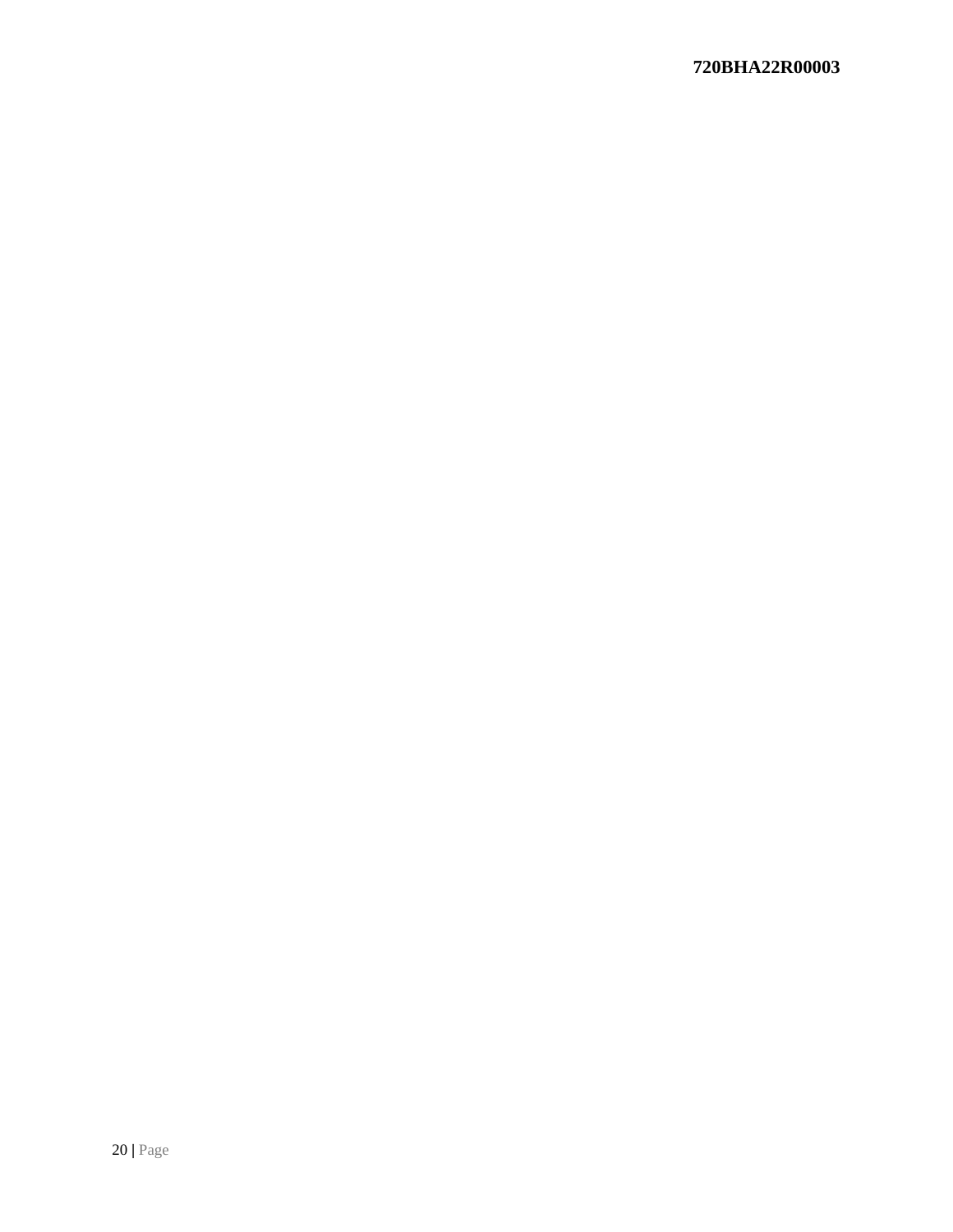### **ATTACHMENT 1**

#### **USPSC PROVISION "MEDICAL EXPENSE PAYMENT RESPONSIBILITY (OCTOBER 2006)**

#### **MEDICAL EXPENSE PAYMENT RESPONSIBILITY (OCTOBER 2006)**

**(k)** Definitions. Terms used in this General Provision are defined in 16 FAM 116 (available at [http://www.foia.state.gov/REGS/fams.asp?level=2&id=59&fam=0\)](http://www.foia.state.gov/REGS/fams.asp?level=2&id=59&fam=0). Note: personal services contractors are not eligible to participate in the Federal Employees Health Programs.

(b) The regulations in the Foreign Affairs Manual, Volume 16, Chapter 520 (16 FAM 520), Responsibility for Payment of Medical Expenses, apply to this contract, except as stated below. The contractor and each eligible family member are strongly encouraged to obtain health insurance that covers this assignment. Nothing in this provision supersedes or contradicts any other term or provision in this contract that pertains to insurance or medical costs, except that section I supplements General Provision 25. "MEDICAL EVACUATION (MEDEVAC) SERVICES."

(c) When the contractor or eligible family member is covered by health insurance, that insurance is the primary payer for medical services provided to that contractor or eligible family member(s) both in the United States and abroad. The primary insurer's liability is determined by the terms, conditions, limitations, and exclusions of the insurance policy. When the contractor or eligible family member is not covered by health insurance, the contractor is the primary payer for the total amount of medical costs incurred and the U.S. Government has no payment obligation (see paragraph (f) of this provision).

(d) USAID serves as a secondary payer for medical expenses of the contractor and eligible family members who are covered by health insurance, where the following conditions are met:

The illness, injury, or medical condition giving rise to the expense is incurred, caused, or materially aggravated while the eligible individual is stationed or assigned abroad;2) The illness, injury, or medical condition giving rise to the expense required or requires hospitalization and the expense is directly related to the treatment of such illness, injury, or medical condition, including obstetrical care; an

**(k)** d3) The Office of Medical Services (M/MED) or a Foreign Service medical provider (FSMP) determines that the treatment is appropriate for, and directly related to, the illness, injury, or medical condition.

(e) The Mission Director may, on the advice of M/MED or an FSMP at post, authorize medical travel for the contractor or an eligible family member in accordance with the General Provision 10, Travel and Transportation AAPD 06-10 PSC Medical Expense Payment Responsibility 6 Expenses (July 1993), section (i) entitled "Emergency and Irregular Travel and Transportation." In the event of a medical emergency, when time does not permit consultation, the Mission Director may issue a Travel Authorization Form or Medical Services Authorization Form DS-3067, provided that the FSMP or Post Medical Advisor (PMA) is notified as soon as possible following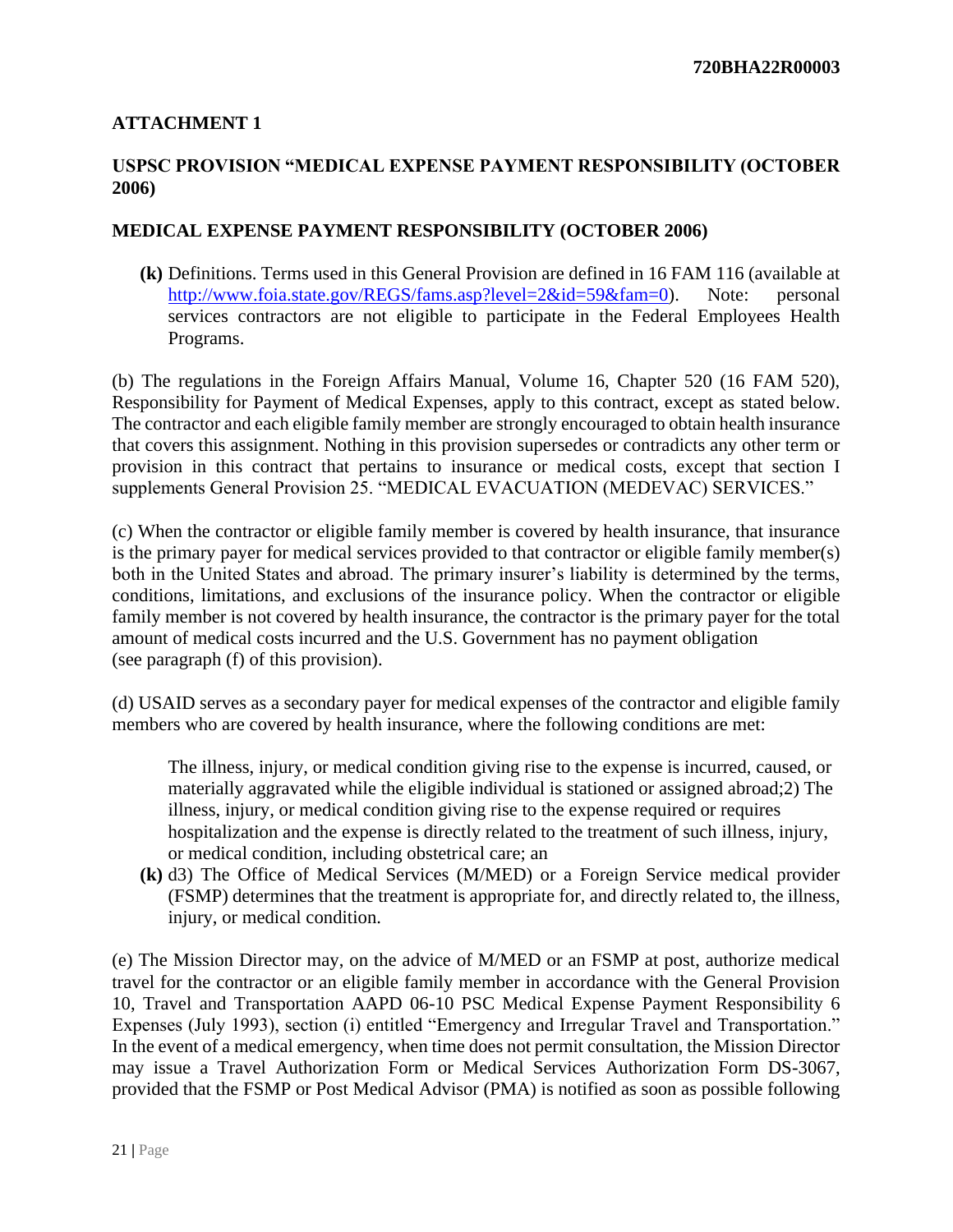such an issuance. The contractor must promptly file a claim with his or her medevac insurance provider and repay to USAID any amount the medevac insurer pays for medical travel, up to the amount USAID paid under this section. The contractor must repay USAID for medical costs paid by the medevac insurer in accordance with sections (f) and (g) below. In order for medical travel to be an allowable cost under General Provision 10, the contractor must provide USAID written evidence that medevac insurance does not cover these medical travel costs.

(f) If the contractor or eligible family member is not covered by primary health insurance, the contractor is the primary payer for the total amount of medical costs incurred. In the event of a medical emergency, the Medical and Health Program may authorize issuance of Form DS-3067, Authorization for Medical Services for Employees and/or Dependents, to secure admission to a hospital located abroad for the uninsured contractor or eligible family member.

In that case, the contractor will be required to reimburse USAID in full for funds advanced by USAID pursuant to the issuance of the authorization. The contractor may reimburse USAID directly or USAID may offset the cost from the contractor's invoice payments under this contract, any other contract the individual has with the U.S. Government, or through any other available debt collection mechanism.

(g) When USAID pays medical expenses (e.g., pursuant to Form DS-3067, Authorization for Medical Services for Employees and/or Dependents), repayment must be made to USAID either by insurance payment or directly by the contractor, except for the amount of such expenses USAID is obligated to pay under this provision. The Contracting Officer will determine the repayment amount in accordance with the terms of this provision and the policies and procedures for employees contained in 16 FAM 521. When USAID pays the medical expenses, including medical travel costs (see sectiI(e) above), of an individual (either the contractor or an eligible family member) who is covered by insurance, that individual promptly must claim his or her benefits under any applicable insurance policy or policies. As soon as the individual receives the insurance payment, the contractor must reimburse USAID for the full amount that USAID paid on the individual's behalf or the repayment amount determined by the Contracting Officer in accordance with this paragraph, whichever is less. If an individual is not covered by insurance, the contractor must reimburse USAID for the entire amount of all medical expenses and any travel costs the contractor receives from his/her medevac provider.

(h) In the event that the contractor or eligible family member fails to recover insurance payments or transfer the amount of such payments to USAID within 90 days, USAID will take appropriate action to collect the payments due, unless such failure is for reasons beyond the control of the USPSC/dependent. (i) Before departing post or terminating the contract, the contractor must settle all medical expense and medical travel costs. If the contractor is insured, he or she must provide proof to the Contracting AAPD 06-10 PSC Medical Expense Payment Responsibility 7 Officer that those insurance claims have been submitted to the insurance carrier(s) and sign a repayment agreement to repay to USAID any amounts paid by the insurance carrier(s).

[End of Provision]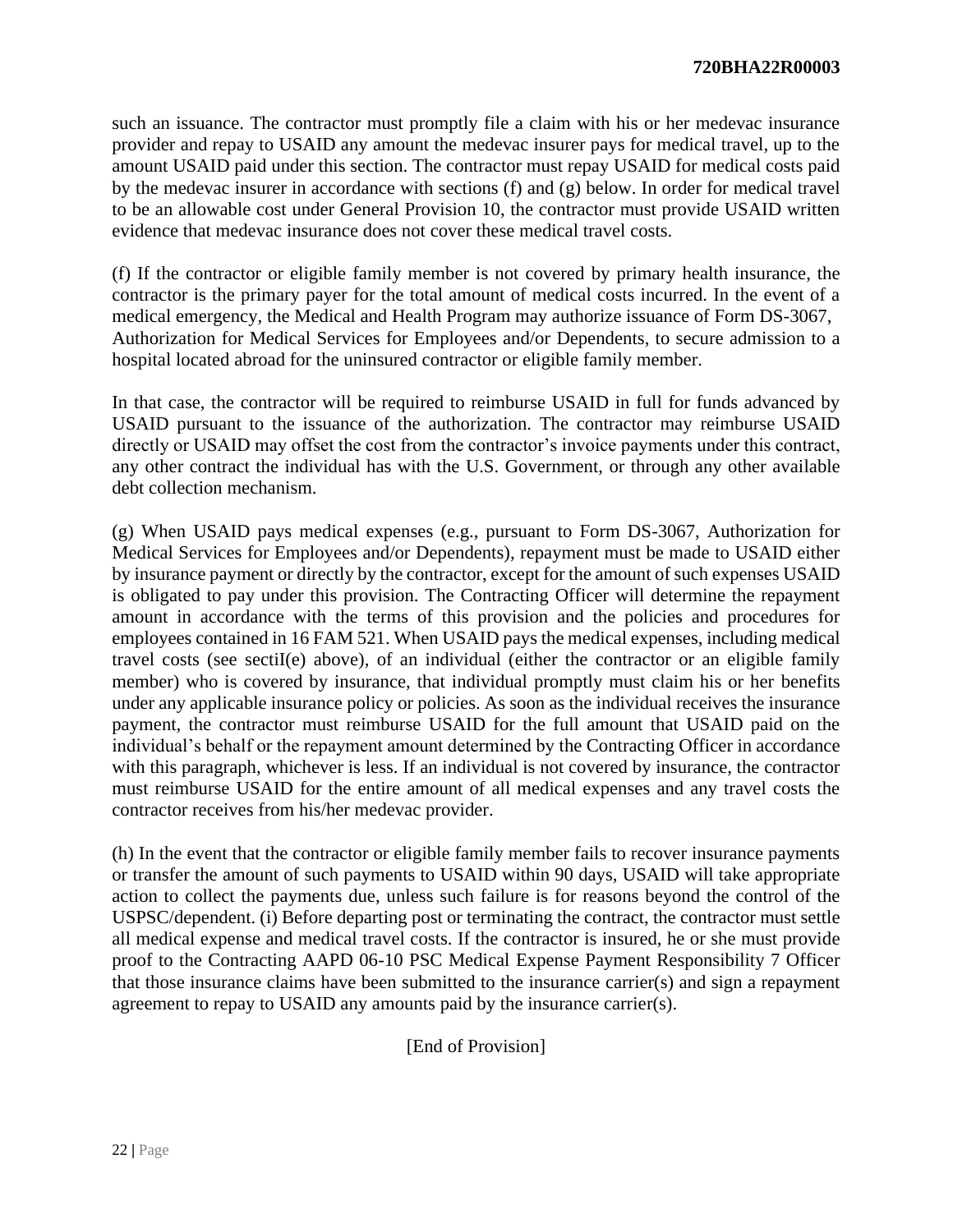### **ATTACHMENT 2**

#### **GP 5. LEAVE AND HOLIDAYS (NOV 2021) (Pursuant to class deviation #M/OAA-DEV-AIDAR-18-**

#### **(k) (a) Annual Le**

- **(k)** (1) The contractor is not entitled to annual leave if the period of performance of this contract is 90 days or less. If the contract period of performance is more than 90 days, the contractor shall earn annual leave as of the start date of the contract period of performance as specified in paragraph (a)(2) below.
	- i. If the contract period of performance is ninety (90) calendar days or more, and the cont'actor's performance is continuous for the contract period of performance, the contractor is entitled to accrue annual leave as of the start date of the contract.

If the contract period of performance is ninety (90) calendar days or more, and the cont'actor's performance is not continuous during the contract period of performance, the contractor is entitled to accrue annual leave only for each instance of continuous performance of ninety (90) calendar days or

ii. more.

If the contract period of performance is less than ninety (90) calendar days, the contractor is not entitled to accrue annual l

iii. e

**(k)** (2) The rate at which the contractor will accrue annual leave is based on the contractor's time in service according to the table of this paragraph (a)(2). The accrual rates are based on a full-time, 40-hour workweek, which will be prorated if the contract provides for a shorter workweek:

| Time in Service            | Annual Leave (AL) Accrual Calculation                                                                              |
|----------------------------|--------------------------------------------------------------------------------------------------------------------|
| $0$ to 3 years             | Four hours of leave for each two-week period                                                                       |
| over 3, and up to 15 years | Six hours of AL for each two-week period<br>(including 10 hours AL for the final pay period<br>of a calendar year) |
| over 15 years              | Eight hours of AL for each two-week period                                                                         |

(i) USAID will calculate the time in service based on all the previous service performed by the contractor as—:

(A) An individual personal services contractor with USAID for any duration covered by Sec.  $636(a)(3)$  of the FAA or other statutory authority applicable to USAID; and/or

(B) A former U.S. Government (USG) direct-hire civilian employee; anIr

(C) An honorable active duty member of the uniformed services based on the definition in 5 U.S.C. 2101(3).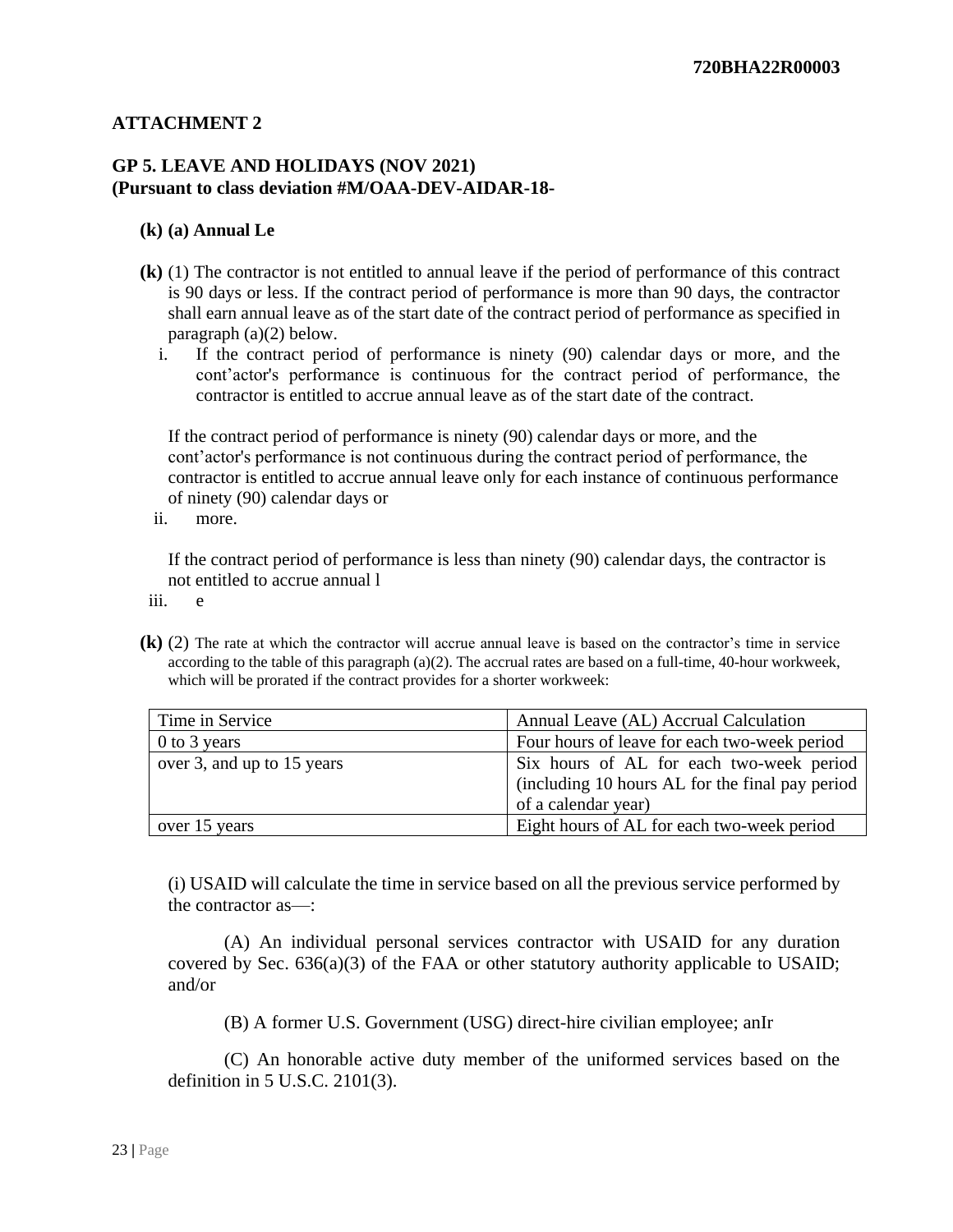(ii) In addition to the information certified by the contractor in their Offeror Information form, the contracting officer may require the contractor to furnish copies of previously executed contracts, and/or other evidence of previous service (*e.g.,* SF 50, DD Form 214 or 215) to conduct the due diligence necessary to verify creditable previous service.

(3) Annual Leave is provided under this contract primarily for the purposes of providing the contractor necessary rest and recreation during the period of performance. The contractor, in consultation with the Supervisor, must develop an annual leave schedule early in the period of performance, taking into consideration the requirements of the position, the c'ntractor's preference, and other factors. The maximum amount of annual leave that the contractor can carry over from one leave year to the next is limited to 240 hours. The c'ntractor's unused annual leave balance in excess of the 240 hour maximum at the end of the last pay period of each leave year will be forfeited, unless the requirements of the position precluded the contractor from taking such leave. The contractor may be authorized to restore annual leave for exceptional circumstances beyond the control of the contractor. The restoration of annual leave may be approved only by the USAID Administrator, cognizant Assistant Administrator or Head of an Independent Office reporting directly to the USAID Administrator, and cannot be delegated further. Annual leave restored must be scheduled and used no later than the earlier of either—

(i) The end of the leave year two years after the date fixed by the approving official as the termination date of the exceptional circumstances beyond the c'ntractor's control, which resulted in the forfeiture; or

(ii) The end of the contract.

(4) The contractor must use all accrued annual leave during the period of performance. At the end of the contract, the contractor will forfeit any unused annual leave except where the requirements of the position precluded the contractor from taking annual leave. In this case, the contracting officer may authorize the following:

(i) The contractor to take annual leave during the concluding weeks of the contract, not to exceed the period of performance; or (ii) Payment of a lump-sum for annual leave not taken based on a signed, written determination and findings (D&F) from the c'ntractor's supervisor. The D&F must set out the facts and circumstances that prevented the contractor from taking annual leave, and the contracting officer must find that the contractor did not cause, or have the ability to control, such facts and circumstances. This lump-sum payment must not exceed the number of days the contractor could have accrued during a twelve (12)-month period based on the c'ntractor's accrual rate.

(5) The contractor may be granted advanced annual leave by the contracting officer when circumstances warrant. Advanced leave must be approved by the Mission Director, cognizant Assistant Administrator, or Head of an Independent Office reporting directly to the Administrator, as appropriate. In no case may the contracting officer grant advanced annual leave in excess of the amount the contractor can accrue in a twelve (12)-month period or over the life of the contract, whichever is less. At the end of the period of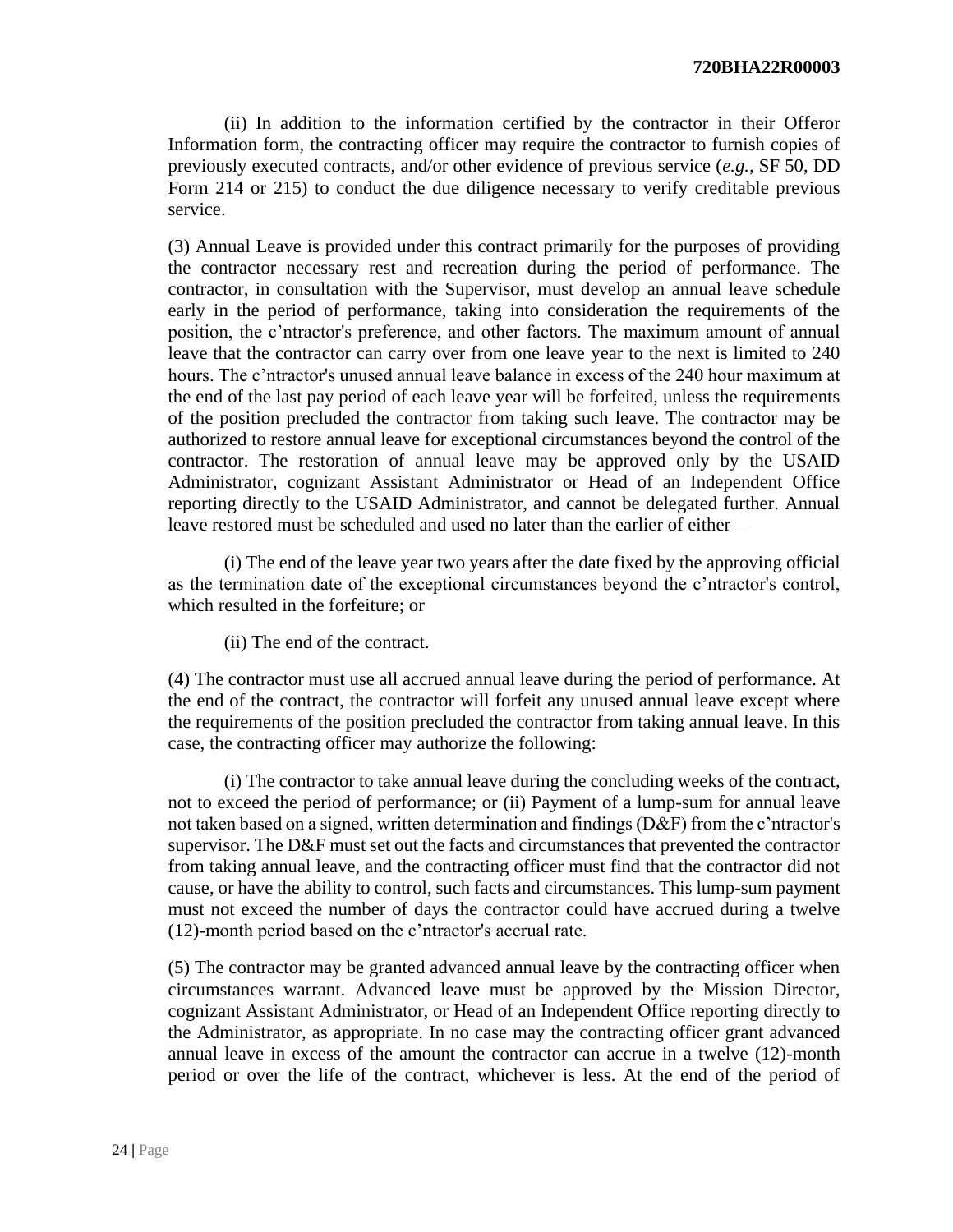performance or at termination, the contractor must reimburse USAID for any outstanding balance of advanced annual leave provided to the contractor under the contract.

**(b) Sick Leave.** The contractor may use sick leave on the same basis and for the same purposes as USAID direct-hire employees. The contractor will accrue sick leave at a rate not to exceed four (4) hours every two (2) weeks for a maximum of thirteen (13) workdays per year based on a full-time, 40-hour workweek, and the rate of accrual will be prorated if the contract provides for a shorter workweek. The contractor may carry over unused sick leave from year to year under the same contract, and to a new follow-on contract for the same work at the same place of performance. The contractor is not authorized to carry over sick leave to a new contract for a different position or at a different location. The contractor will not be compensated for unused sick leave at the completion of this coIact.

*(c) Home Leave.* (1) The contractor may be granted home leave to be taken only in the U.S., its commonwealth, possessions, or territories, in one continuous period, under the following conditions:

(i) The contractor must complete twenty-four (24) continuous months of service abroad under this contract, and must not have taken more than thirty (30) workdays leave (annual, sick, or LWOP) in the U.S., its commonwealths, possessions, or territories. The required service abroad will include the actual days in orientation in the U.S. (excluding any language training), travel time by the most direct route, and actual days abroad beginning on the date of arrival in the cooperating country. Any annual and sick leave taken abroad, excluding leave without pay (LWOP), will count toward the period of service abroad. Any days of annual and sick leave taken in the U.S., its commonwealths, possessions, or territories will not be counted toward the required twenty-four (24) months of service abroad.

(ii) The contractor must agree to return immediately after completing home leave to continue performance for an additional—

 $(A)$  Two  $(2)$  years, or

(B) Not less than one (1) year, if approved in writing by the Mission Director before the contractor departs on home leave.

(iii) If the contractor agrees to meet the conditions iIaragraph  $(c)(1)(ii)$  of this clause above by returning to the same USAID Mission under this contract or a new contract, the contractor may be granted thirty (30) workdays of home leave.

(iv) If the contractor agrees to meet the continued performance conditionIf paragraph (c)(1)(ii) of this clause and will be relocating to a different USAID Mission under a new USAID personal services contract immediately following the completion of home leave, the contractor may be granted twenty (20) workdays of home leave. USAID will provide the contractor these twenty days of home leave under this contract, not under the new contract.

(v) If home leave eligibility is bId on paragraph  $(c)(1)(iv)$  of this clause, prior to departure on home leave, the contractor must submit to the contracting officer at the current Mission, a copy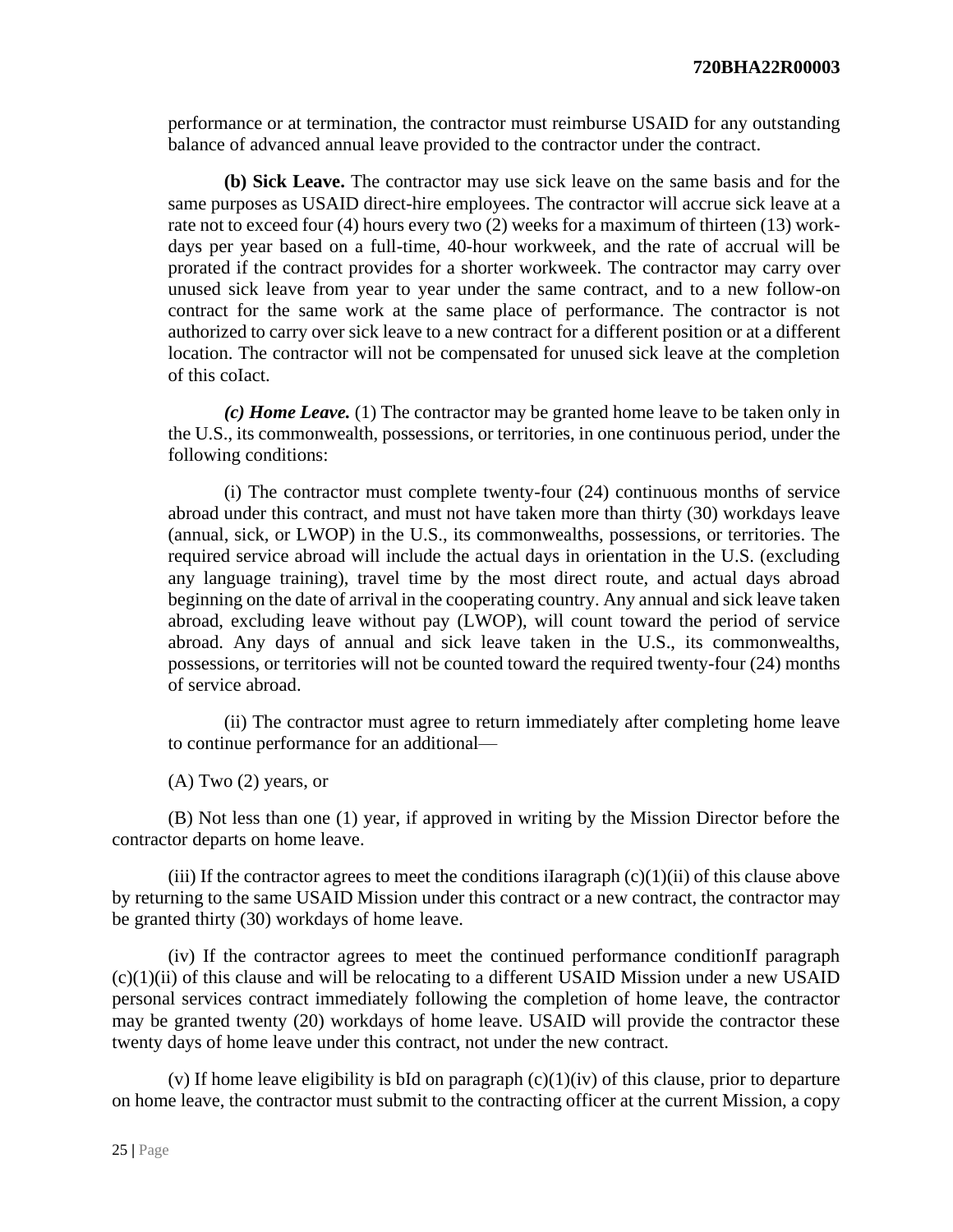of the new contract with a special award condition in the contract Schedule indi'ating the contractor's obligation to fulfill the commitment for continued performance in accorIce with paragraph  $(c)(1)(ii)$  of this clause.

(2) Notwithstanding the reIrements in paragraph  $(c)(1)$  of this clause, the contractor may be granted advanced home leave subject to all of the following conditions:

(i) Granting of advanced home leave would serve in each case to advance the attainment of the objectives of this contract; and

(ii) The contractor has served at least eighteen (18) months abroaIas defined in paragraph (c)(4) of this clause, at the same USAID Mission under this contract, and has not taken more than 30 work days leave (annual, sick or LWOP) in the U.S.; and

(iii) The contractor agrees to return immediately to the same Mission to complete the time remaining to meet the twenty-four (24) month period of service required for home leave, which begins after the contractor returns from home leave, plus an additional—

(A) Two (2) years, or

(B) Not less than one (1) year, if approved by the Mission Director, under the current contract, or under a new contract for the same or similar services at the same Mission, before the contractor departs on home leave.

(3)(i) Home leave must be taken only in the U.S., its commonwealths, possessions, or territories. Any days spent in any other location will be charged to annual leave, or if the contractor does not have accrued annual leave to cover these days, the contractor will be placed on LWOP.

(ii) Travel time by the most direct route is authorized in addition to the home leave authorized under this "Leave and Holidays" clause. Salary during travel to and from the U.S. for home leave will be limited to the time required for travel by the most direct and expeditious route. Additional home leave travel requirements are included in the "Travel and Transportation Expenses" clause of this contract.

(iii) Except for'reasons beyond the contractor's control as determined by the contracting officer, the contractor must return abroad immediately after home leave to fulfill the additional required continued performance of services for any home leave provided under this contract, or else the contractor must reimburse USAID for the salary and benefits costs of home leave, travel and transportation, and any other payments related to home leave.

(iv) Unused home leave is not reimbursable under this contract.

(4) The contracting officer may authorize the contractor to spend no more than five (5) days in work status for consultation at USAID/Washington while on home leave in the U.S., before returning abroad. Consultation in excess of five (5) days or at locations other than USAID/Washington must be approved in advance by the Mission Director or the contracting officer.

**(d) Home Leave for Qualifying Posts***.* (1) If the contractor ordinarily qualifies for home leave and has completed a 12-month period at one of the USAID qualifying Missions, as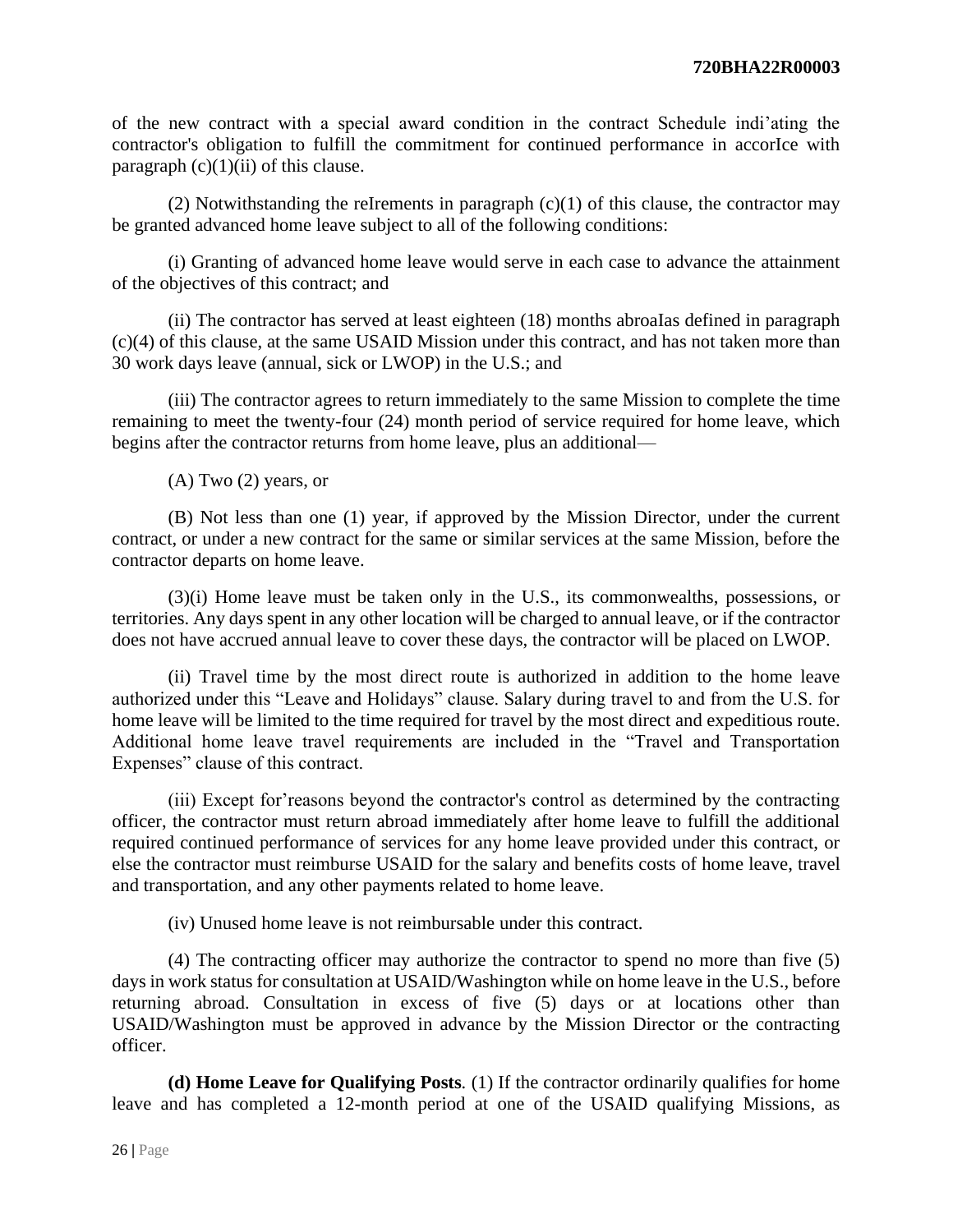announced by the Department of State or USAID, the contractor is entitled to ten (10) workdays of home leave in addition to the home leave the contractor is normally entitled toI accordance with paragraph (c) of this "Leave and Holidays" clause.

(2) There is no requirement that an eligible contractor take this additional home leave for qualifying Missions' it is for use at the contractor's option. If the contractor is eligible and elects to take such home leave, the contractor must take all ten (10) workdays at one time in the U.S. under the coItionsIscribed in paragraphs  $(c)(3)$  and  $(c)(4)$  of this clause. If the contractor is returning to the U.S. and not returning abroad to the same or different USAID Mission, the contractor is not eligible for home leave for qualifying Missions, aIthis paragraph (d) will not apply.

**(e) Holidays and Administrative Leave***.* The contractor is entitled to all holidays and administrative leave granted by USAID to U.S. direct-hire employees as announced by the Agency or Mission.

**(f) Military Leave.** Military leave of not more than 15 calendar days in any calendar year may be granted to a contractor who is a reservist of the U.S. Armed Forces. The contractor must provide advance notice of the pending military leave to the Contracting Officer or the Mission Director as soon as known. A copy of any such notice must be part of the contract file.

**(g) Leave Without Pay (LWOP).** LWOP may be granted only with the written approval of the Contracting Officer or Mission Director, unless a USPSC is requesting for such leave for family and leave purposes under paragraph (i) below.

**(h) Compensatory Time.** USAID may grant compensatory time off only with the written approval of the contracting officer or Mission Director in rare instances when it has been determined absolutely essential and consistent with the policies that apply to USAID U.S. direct hire employees. The contractor may use earned compensatory time off in accordance with policies thpply to USAID direct-hire employe

#### **(i) Family and Medical Leave (FML)**

- **(k)** (1) USAID provides family and medical leave (FML) for eligible USPSCs working within the U.S., or any Territories or possession of the United States, in accordance with Title I of the Family and Medical Leave Act of 1993, as amended, and as administered by the Department of Labor under [29 CFR 825.](https://www.ecfr.gov/cgi-bin/text-idx?SID=db0243f608afdb03943b0635a819c860&mc=true&tpl=/ecfrbrowse/Title29/29cfr825_main_02.tpl) USAID is also extending FML to eligible USPSCs working outside the U.S., or any Territories or possession of the U.S., in accordance with this paragrap) as a matter of policy discretion.
- **(k)** (2) FML only applies to USPSCs, not any other type of PSC.

(3) In accordance with 29 CFR 825.110, to be eligible for family an—edical leave, the contractor must have--

(i) Been employed or under contract for at least twelve (12) months with a U.S. federal agency as a direct-hire or a personal services contractor; and

(ii) Performed at least 1,250 hours of service with a U.S. federal agency as a direct hire or a personal services contractor during the previous 12-month period immediately preceding the commencement of family and medical leave.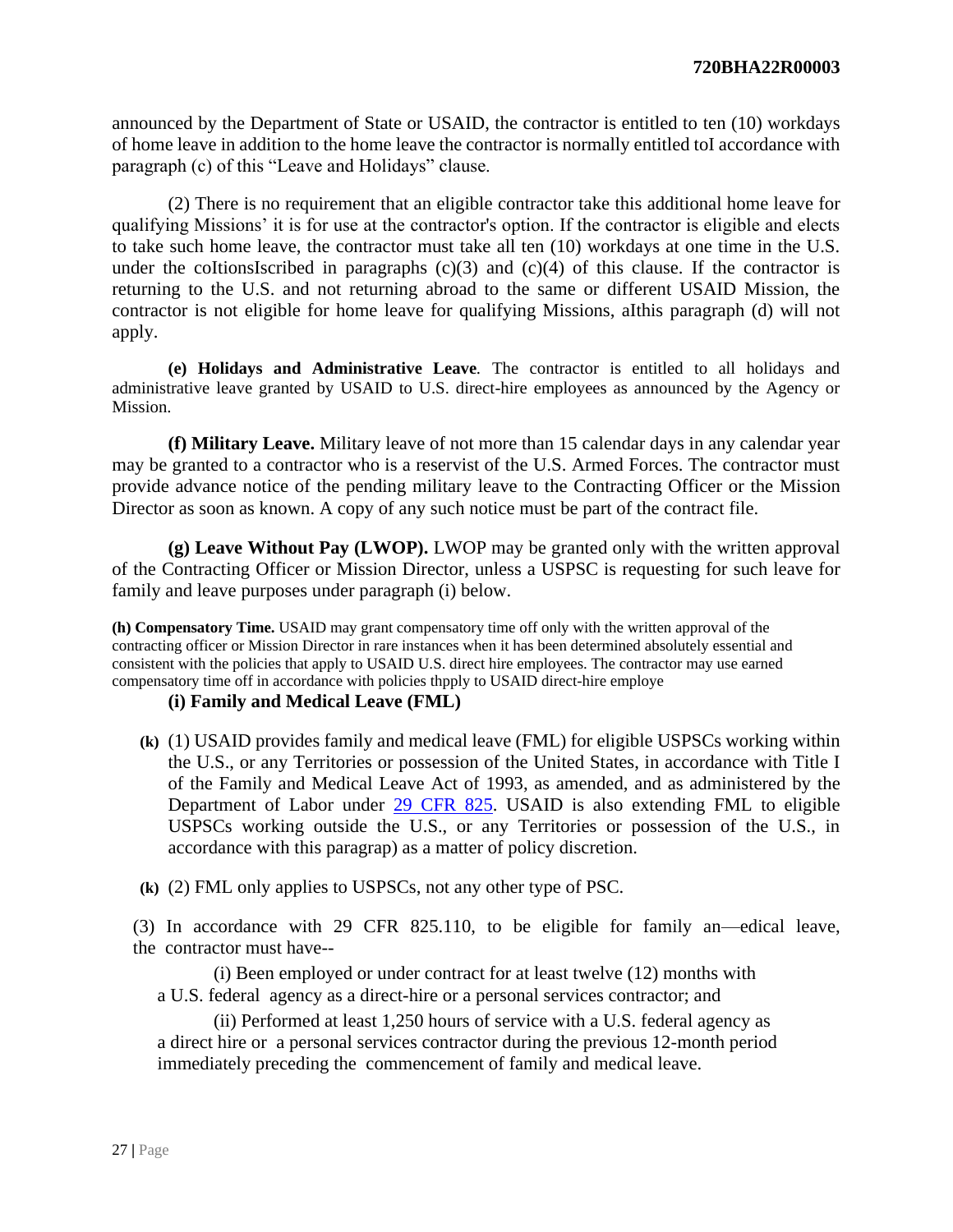(4) In ac'ordance with 29 CFR 825.200(a), and USAID's internal policies available in Automated Directive System Chapter 309 (ADS 309), an eligible contractor may take up to twelve (12) workweeks of leave under FMLA, Title I, in any 12-month period for the reasons specified in 29 CFR 825.112.

(5) In accordance with 29 CFR part 825.207, the contractor may take LWOP for family and medical leave purposes. However, the contractor may choose to substitute LWOP with accrued annual or sick leave earned under the terms of this contract. If the contractor does not choose to substitute accrued paid leave, the contracting off'cer, in consultation with the contractor's supervisor, may require the contractor to substitute accrued paid leave for LWOP. The contracting officer must obtain the required certifications for approval of family medical leave in accordance with USAID policy.'The contractor must notify the contractor's Supervisor of the intent to substitute paid leave for LWOP prior to the date such paid leave commences. After having invoked the entitlement to family and medical leave and taking LWOP for that purpose, the contractor cannot retroactively substitute paid leave for the LWOP already taken under family and medical leave.

(6) FML is not authorized for any period beyond the completion date of this contract.

(7) When requesting family medical leave, the contractor must submit the relevant leave request in writing, including certifications and other supporting documents required by 29 CFR 825 and USAID policy in ADS 309.

(8) The U.S. Department of Labor's (DOL's) [Wage and Hour Division \(WHD\) Publication](https://www.dol.gov/whd/regs/compliance/posters/fmlaen.pdf)  [1420](https://www.dol.gov/whd/regs/compliance/posters/fmlaen.pdf) explains the FMLA's provisions and provides information concerning procedures for filing complaints for violations of the Act.

### (j) *Paid Parental Leave***.**

 (1) If the contractor is eligible for family and medical leave in accordance with paragraph (i) "Family and Medical Leave" of this clause, then instead of family and medical leave, the contractor may be authorized to take paid parental leave as specified in this paragraph, similar to that provided to USAID direct-hire employees. When authorized to do so by the contracting officer, the contractor may elect to substitute paid parental leave for up to twelve (12) workweeks of family and medical leave, as specified in paragraph (i) of this clause. The contractor may take such paid parental leave after the occurrence of the birth or placement of a child which results in the contractor assuming and continuing a parental role with respect to the newly born or placed child in accordance withuirements of this paragraph (j).

**(k)** (2) Paid parental leave may be taken intermittently or on a reduced leave schedule, subject to the mutual agreement of the contractor and their supervisor. Paid parental leave must be used no later than the end of the 12-month period beginning on the date of the birth or placement involved. At the end of that 12-month period, any unused balance of paid parental leave expires and is not available for future use. No payment will be made for unused or expired paid parental leave. Paid parental leave is not annual leave, and thus will not be included in any lump-sum payment for annual leave following completion or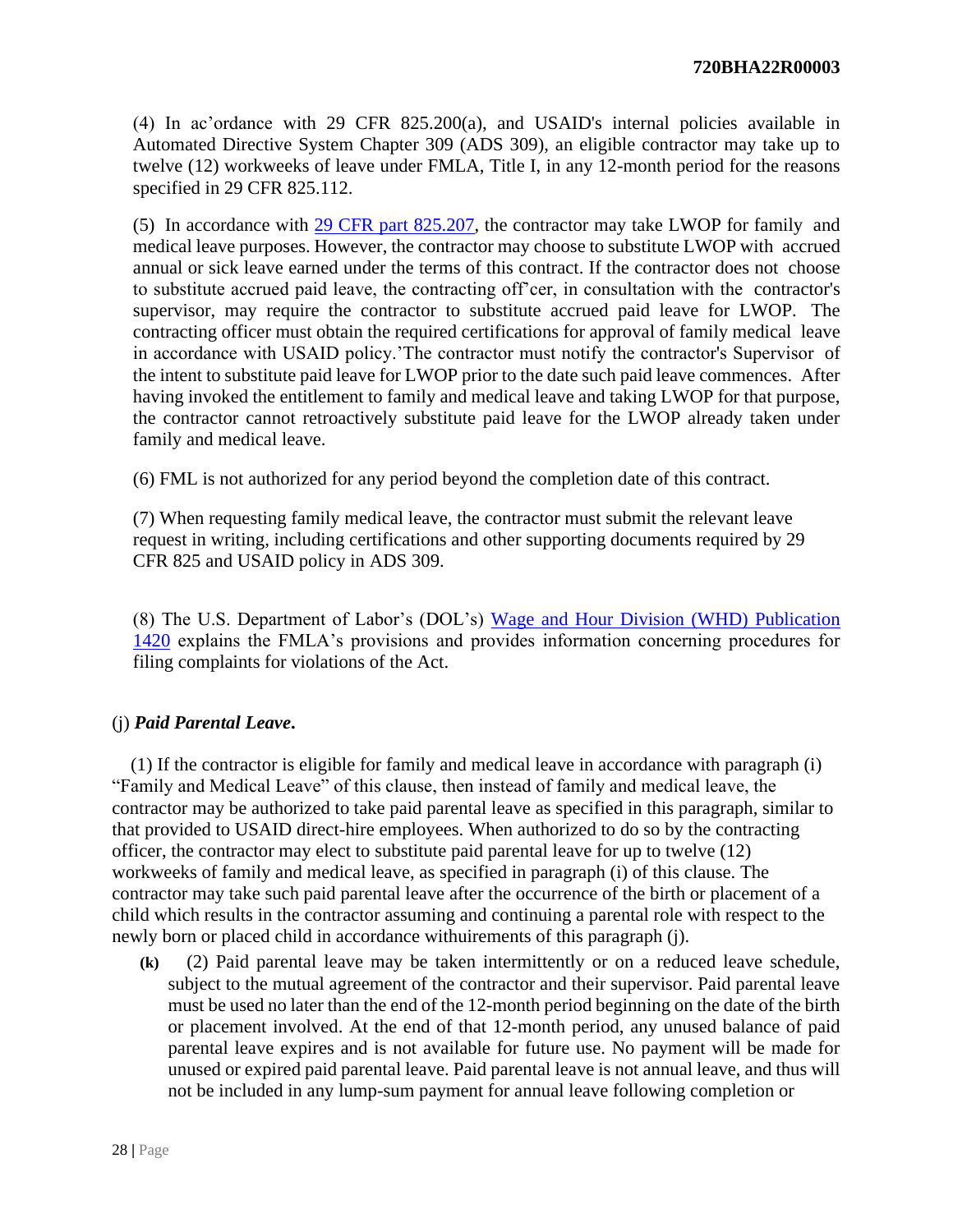**720BHA22R00003**

termination of the contract.

(3) To establish eligibility for paid parental leave, the contracting officer may require the contractor to provide documentation of entitlement and a signed certification. Appropriate documentation of entitlement is to show that the contractor's use of paid parental leave is directly connected with a birth or placement that has occurred, such as a birth certificate or a document from an adoption or foster care agency regarding the placement. By the signed certification, the contractor is attesting that the paid parental leave is being taken by the contractor in connection with the documented birth or placement, and that the contractor has a continuing parental role with respect to the newly born or placed child.

(4) (i) The contractor may not use any paid parental leave unless the contractor agrees in writing, before commencement of the leave, to return immediately after completing paid parental leave to continue performance under this contract for at least 12 workweeks. This 12-workweek period of performance obligation begins on the contractor's first scheduled workday after the contractor concludes taking such leave, whether taken consecutively or intermittently, regardless of the amount of leave taken. The period of performance obligation by the contractor is fixed at 12 workweeks regardless of the amount of leave used by the contractor. Due to this 12 workweek mandatory period of performance obligation, the contracting officer will not authorize paid parental leave for use by the contractor within the last 12 workweeks before the contract end date, including option periods if any, regardless whether exercised. Within the last 24 workweeks of the contract, because of the mandatory 12-week period of obligation, the contracting officer will only authorize paid parental leave for any time remaining before the contract end date beyond the 12-week mandatory period of performance. Any paid parental leave taken by the contractor as well as the 12-week period of performance obligation must be completed by the contract end date, including any option periods, regardless of whether exercised.

(ii) If the contractor is eligible for paid parental leave, but is physically or mentally incapable of entering into the period of performance obligation agreement before the period of leave, such leave may be temporarily authorized, or retroactively invoked upon return to duty, subject to a determination that, in the Agency's judgment, the contractor was incapable of entering into such agreement in accordance with the requirements of this paragraph (4) at the time of the commencement of the leave entitlement.

(5) (i) If, during the period of paid parental leave or of the required 12-workweek period of performance obligation, the contractor learns, or decides, they will not be able or willing to complete the period of performance obligation, the contractor must notify their supervisor and contracting officer of the situation as soon as possible. After receiving such notice, the contracting officer will coordinate with the supervisor to determine whether reimbursement is required in accordance with this paragraph (5).

(ii) If the contractor fails to return to work for the required 12-week obligation, the Agency will require reimbursement from the contractor of an amount equal to the total amount of the Government contributions paid by the Agency to or on behalf of the contractor to maintain the contractor's health insurance coverage during the period of paid parental leave.

(iii) The contracting officer may waive the reimbursement requirement of this paragraph (5) if the contractor is unable to fulfill the required 12-workweek obligation for any of the following reasons:

(A) in the Agency's judgment, the contractor is unable to return to work because of the continuation, recurrence, or onset of a serious health condition (including mental health) of the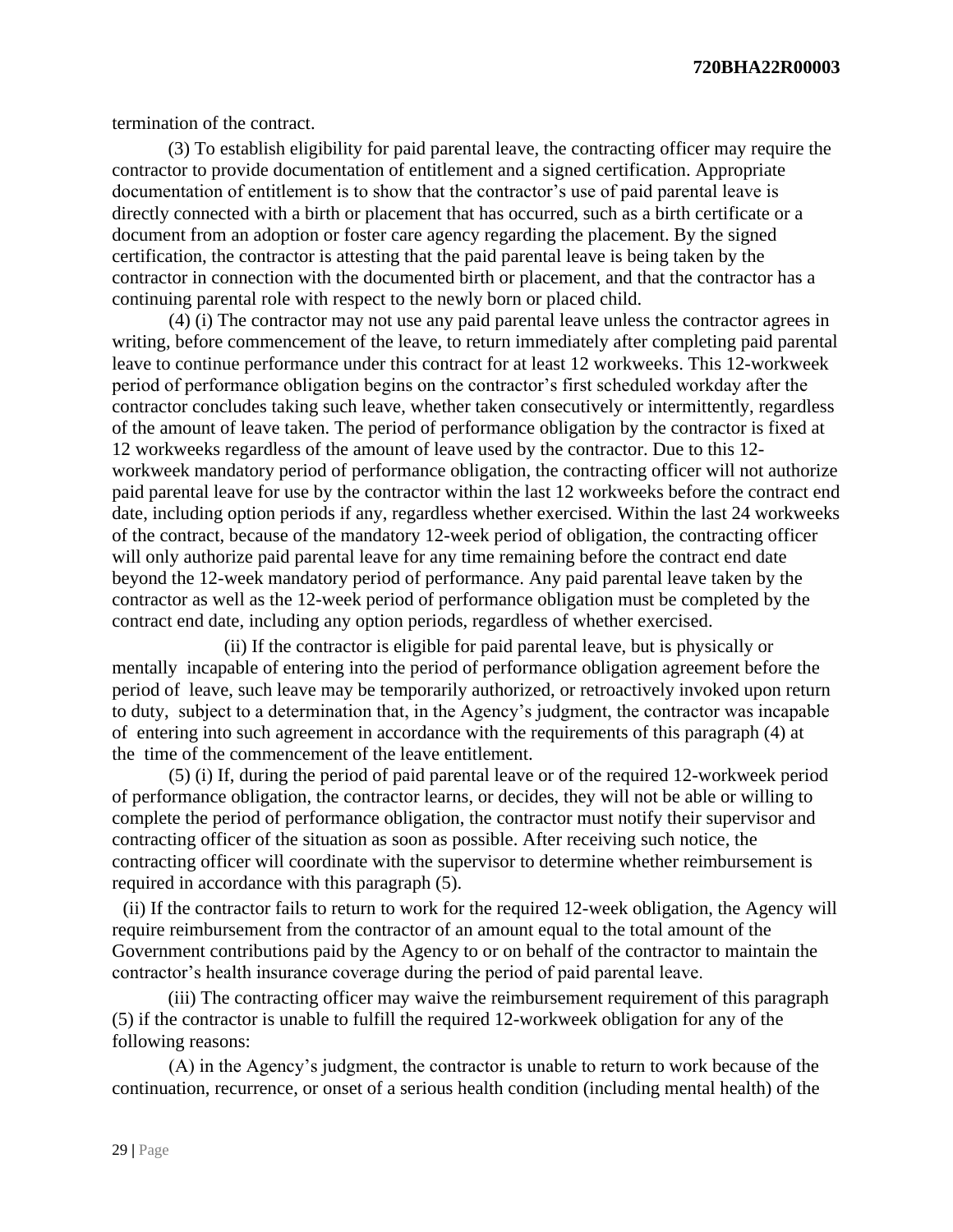contractor or the newly born or placed child—but only if the condition is related to the applicable birth or placement; or

(B) in the Agency' judgment, the contractor is unable to return to work due to circumstances beyond the contractor's control that precludes performance under the contract; or (

C) the contracting officer terminates the contract for convenience in accordance with the clause entitled "Termination", or does not exercise any option period.

**(k) Leave Records.** The contractor shall maintain current leave records for himself/herself and make them available, as requested by the Mission Director or the Contracting Officer.

(End of Clause)

### **ATTACHMENT 3**

**Title 48 of the Code of Federal Regulations (CFR) Chapter 7 USAID Acquisition Regulation (AIDAR)**

### **APPENDIX D--DIRECT USAID CONTRACTS WITH A U.S. CITIZEN OR A U.S. RESIDENT ALIEN FOR PERSONAL SERVICES ABROAD**

### **GP 25. MEDICAL EVACUATION (MEDEVAC) SERVICES (DEC 2019) (Pursuant to class deviation #M/OAA-DEV-AIDAR-20-3c)**

A contractor who is required to relocate abroad and accompanying eligible family members; or a contractor on official travel status abroad on temporary duty or training, will be provided Medevac services through the Department of State, Bureau of Medical Services, similar to that provided to U.S. Government employees in 16 FAM 300 Medical Travel. Medevac costs that will be covered by USAID include travel and per diem, but do not include medical care costs.

To be eligible for Medevac services covered by the Department of State Medevac program, the contractor and accompanying eligible family members must obtain and maintain international health insurance coverage in accordance with the clause of the contract entitled, "Insurance."

[END CLAUSE]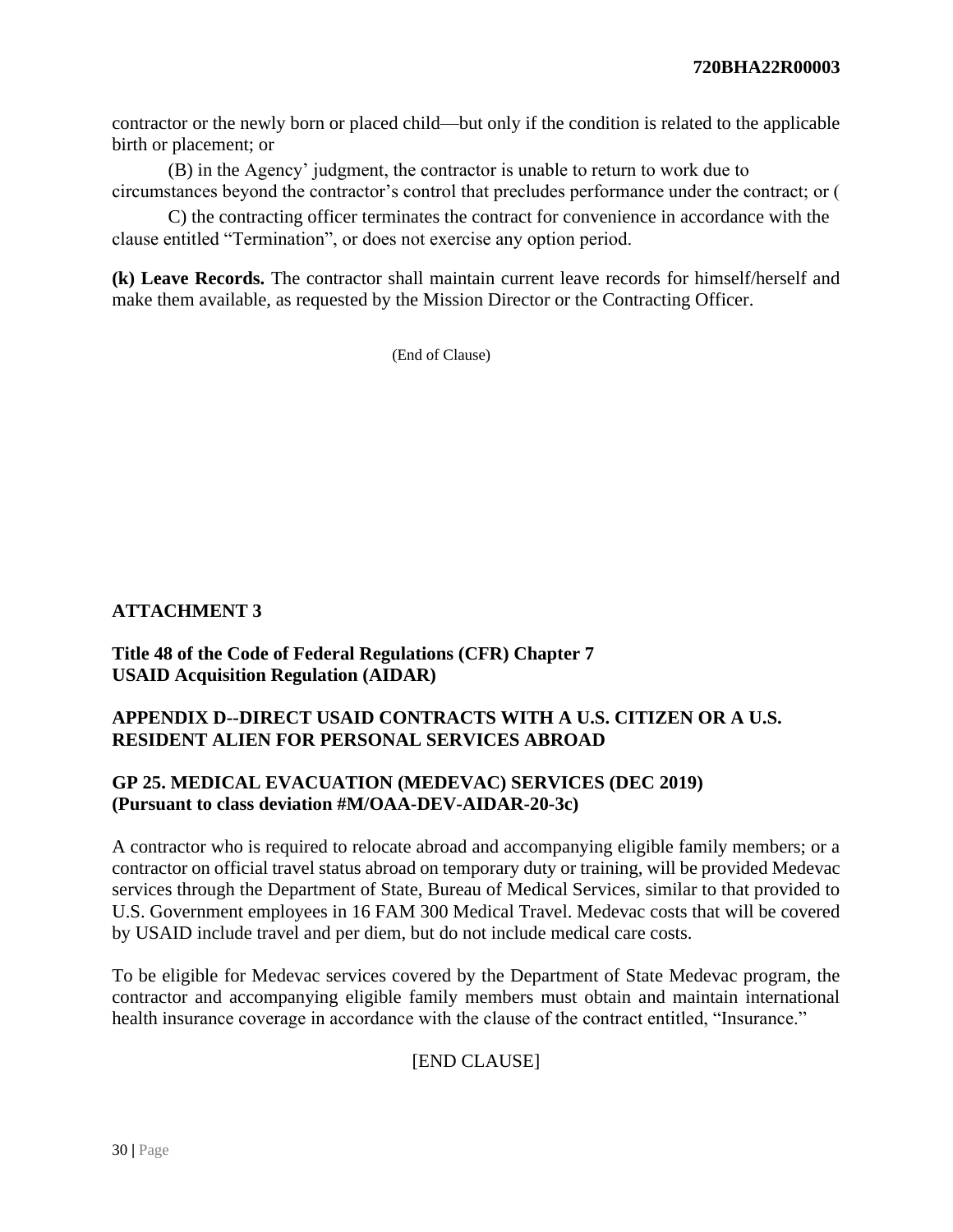# **ATTACHMENT 4**

#### **52.222-50 Combating Trafficking in Persons (NOV 2021)**

(a) *Definitions*. As used in this clause-

 *Agent* means any individual, including a director, an officer, an employee, or an independent contractor, authorized to act on behalf of the organization.

*Coercion* means-

(1) Threats of serious harm to or physical restraint against any person;

 (2) Any scheme, plan, or pattern intended to cause a person to believe that failure to perform an act would result in serious harm to or physical restraint against any person; or

(3) The abuse or threatened abuse of the legal process.

 *Commercial sex act* means any sex act on account of which anything of value is given to or received by any person.

Commercially available off-the-shelf (COTS) item —

(1) Means any item of supply (including construction material) that is-

 (i) A commercial product (as defined in paragraph (1) of the definition of "commercial product" at Federal Acquisition Regulation (FAR) [2.101\)](https://www.acquisition.gov/far/2.101#FAR_2_101);

(ii) Sold in substantial quantities in the commercial marketplace; and

 (iii) Offered to the Government, under a contract or subcontract at any tier, without modification, in the same form in which it is sold in the commercial marketplace; and

 (2) Does not include bulk cargo, as defined in [46 U.S.C. 40102\(4\),](http://uscode.house.gov/browse.xhtml;jsessionid=114A3287C7B3359E597506A31FC855B3) such as agricultural products and petroleum products.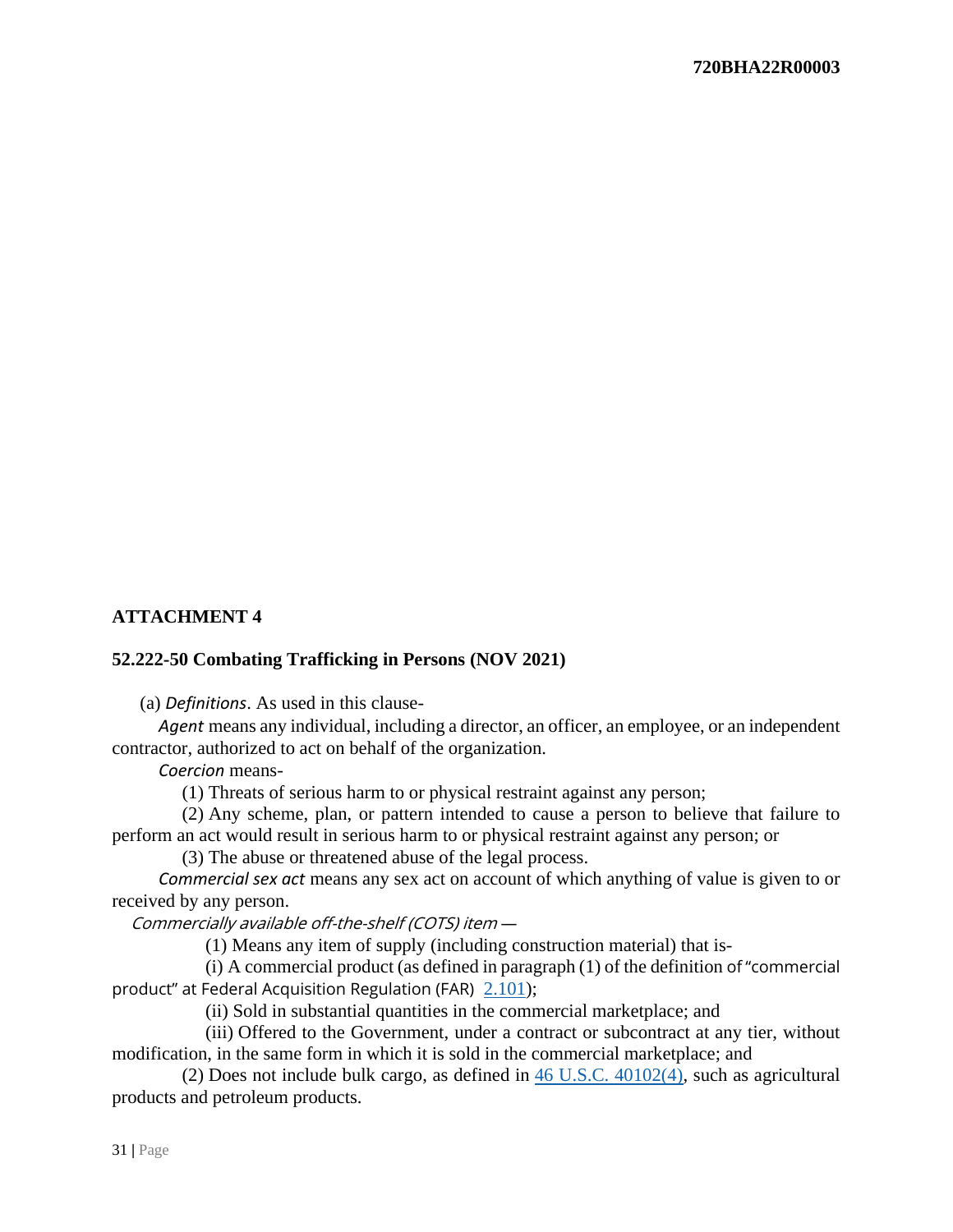*Debt bondage* means the status or condition of a debtor arising from a pledge by the debtor of his or her personal services or of those of a person under his or her control as a security for debt, if the value of those services as reasonably assessed is not applied toward the liquidation of the debt or the length and nature of those services are not respectively limited and defined.

 *Employee* means an employee of the Contractor directly engaged in the performance of work under the contract who has other than a minimal impact or involvement in contract performance.

*Forced Labor* means knowingly providing or obtaining the labor or services of a person-

 (1) By threats of serious harm to, or physical restraint against, that person or another person;

 (2) By means of any scheme, plan, or pattern intended to cause the person to believe that, if the person did not perform such labor or services, that person or another person would suffer serious harm or physical restraint; or

(3) By means of the abuse or threatened abuse of law or the legal process.

*Involuntary servitude* includes a condition of servitude induced by means of-

 (1) Any scheme, plan, or pattern intended to cause a person to believe that, if the person did not enter into or continue in such conditions, that person or another person would suffer serious harm or physical restraint; or

(2) The abuse or threatened abuse of the legal process.

 *Recruitment fees* means fees of any type, including charges, costs, assessments, or other financial obligations, that are associated with the recruiting process, regardless of the time, manner, or location of imposition or collection of the fee.

 (1) Recruitment fees include, but are not limited to, the following fees (when they are associated with the recruiting process) for-

 (i) Soliciting, identifying, considering, interviewing, referring, retaining, transferring, selecting, training, providing orientation to, skills testing, recommending, or placing employees or potential employees;

(ii) Advertising

(iii) Obtaining permanent or temporary labor certification, including any associated

fees;

(iv) Processing applications and petitions;

(v) Acquiring visas, including any associated fees;

 (vi) Acquiring photographs and identity or immigration documents, such as passports, including any associated fees;

 (vii) Accessing the job opportunity, including required medical examinations and immunizations; background, reference, and security clearance checks and examinations; and additional certifications;

(viii) An employer's recruiters, agents or attorneys, or other notary or legal fees;

 (ix) Language interpretation or translation, arranging for or accompanying on travel, or providing other advice to employees or potential employees;

 (x) Government-mandated fees, such as border crossing fees, levies, or worker welfare funds;

(xi) Transportation and subsistence costs-

 (A) While in transit, including, but not limited to, airfare or costs of other modes of transportation, terminal fees, and travel taxes associated with travel from the country of origin to the country of performance and the return journey upon the end of employment; and

(B) From the airport or disembarkation point to the worksite;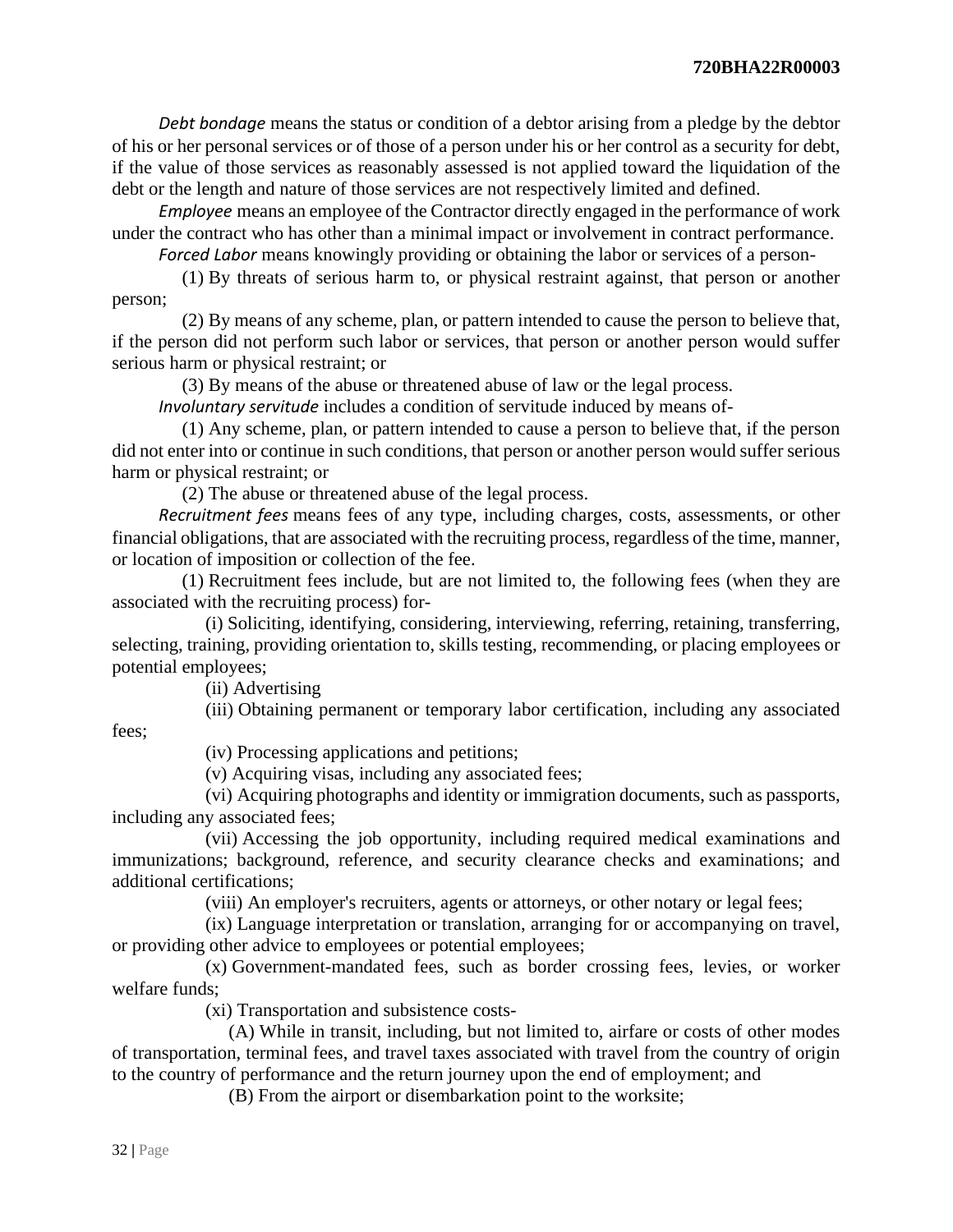(xii) Security deposits, bonds, and insurance; and

(xiii) Equipment charges.

 (2) A recruitment fee, as described in the introductory text of this definition, is a recruitment fee, regardless of whether the payment is-

(i) Paid in property or money;

(ii) Deducted from wages;

(iii) Paid back in wage or benefit concessions;

(iv) Paid back as a kickback, bribe, in-kind payment, free labor, tip, or tribute; or

 (v) Collected by an employer or a third party, whether licensed or unlicensed, including, but not limited to-

(A) Agents;

(B) Labor brokers;

(C) Recruiters;

(D) Staffing firms (including private employment and placement firms);

(E) Subsidiaries/affiliates of the employer;

(F) Any agent or employee of such entities; and

(G) Subcontractors at all tiers.

*Severe forms of trafficking in persons* means-

 (1) Sex trafficking in which a commercial sex act is induced by force, fraud, or coercion, or in which the person induced to perform such act has not attained 18 years of age; or

 (2) The recruitment, harboring, transportation, provision, or obtaining of a person for labor or services, through the use of force, fraud, or coercion for the purpose of subjection to involuntary servitude, peonage, debt bondage, or slavery.

 "Sex trafficking" means the recruitment, harboring, transportation, provision, or obtaining of a person for the purpose of a commercial sex act.

 *Subcontract* means any contract entered into by a subcontractor to furnish supplies or services for performance of a prime contract or a subcontract.

 *Subcontractor* means any supplier, distributor, vendor, or firm that furnishes supplies or services to or for a prime contractor or another subcontractor.

*United States* means the 50 States, the District of Columbia, and outlying areas.

 (b) *Policy.* The United States Government has adopted a policy prohibiting trafficking in persons including the trafficking-related activities of this clause. Contractors, contractor employees, and their agents shall not-

 (1) Engage in severe forms of trafficking in persons during the period of performance of the contract;

(2) Procure commercial sex acts during the period of performance of the contract;

(3) Use forced labor in the performance of the contract;

 (4) Destroy, conceal, confiscate, or otherwise deny access by an employee to the employee's identity or immigration documents, such as passports or drivers' licenses, regardless of issuing authority;

(5)

(i) Use misleading or fraudulent practices during the recruitment of employees or offering of employment, such as failing to disclose, in a format and language understood by the employee or potential employee, basic information or making material misrepresentations during the recruitment of employees regarding the key terms and conditions of employment, including wages and fringe benefits, the location of work, the living conditions, housing and associated costs (if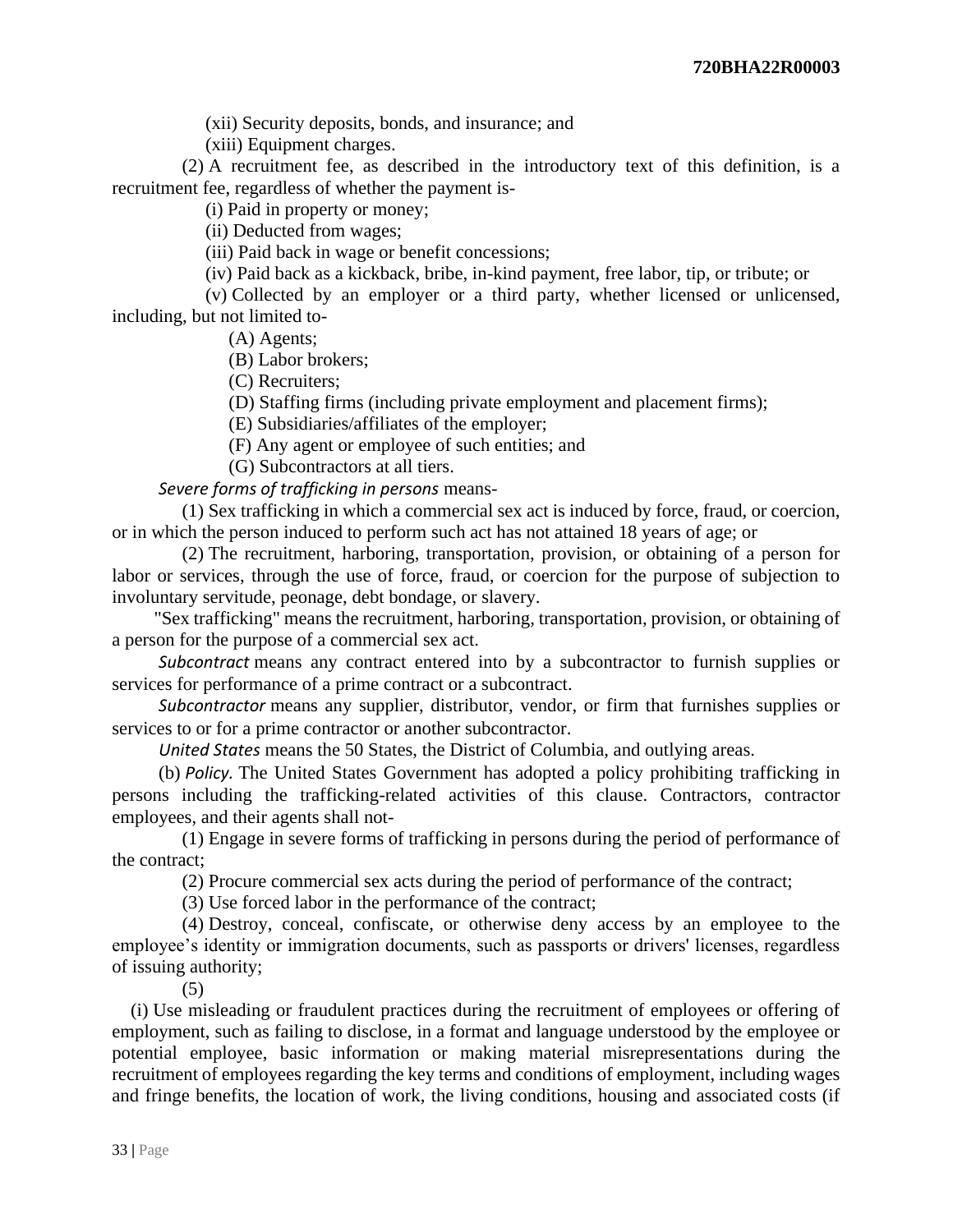employer or agent provided or arranged), any significant costs to be charged to the employee or potential employee, and, if applicable, the hazardous nature of the work;

 (ii) Use recruiters that do not comply with local labor laws of the country in which the recruiting takes place;

(6) Charge employees or potential employees recruitment fees;

(7)

(i) Fail to provide return transportation or pay for the cost of return transportation upon the end of employment-

 (A) For an employee who is not a national of the country in which the work is taking place and who was brought into that country for the purpose of working on a U.S. Government contract or subcontract (for portions of contracts performed outside the United States); or

 (B) For an employee who is not a United States national and who was brought into the United States for the purpose of working on a U.S. Government contract or subcontract, if the payment of such costs is required under existing temporary worker programs or pursuant to a written agreement with the employee (for portions of contracts performed inside the United States); except that-

(ii) The requirements of paragraphs  $(b)(7)(i)$  of this clause shall not apply to an employee who is-

 (A) Legally permitted to remain in the country of employment and who chooses to do so; or

 (B) Exempted by an authorized official of the contracting agency from the requirement to provide return transportation or pay for the cost of return transportation;

(iii) The requirements of paragraph  $(b)(7)(i)$  of this clause are modified for a victim of trafficking in persons who is seeking victim services or legal redress in the country of employment, or for a witness in an enforcement action related to trafficking in persons. The contractor shall provide the return transportation or pay the cost of return transportation in a way that does not obstruct the victim services, legal redress, or witness activity. For example, the contractor shall not only offer return transportation to a witness at a time when the witness is still needed to testify. This paragraph does not apply when the exemptions at paragraph  $(b)(7)(ii)$  of this clause apply.

 (8) Provide or arrange housing that fails to meet the host country housing and safety standards; or

 (9) If required by law or contract, fail to provide an employment contract, recruitment agreement, or other required work document in writing. Such written work document shall be in a language the employee understands. If the employee must relocate to perform the work, the work document shall be provided to the employee at least five days prior to the employee relocating. The employee's work document shall include, but is not limited to, details about work description, wages, prohibition on charging recruitment fees, work location(s), living accommodations and associated costs, time off, roundtrip transportation arrangements, grievance process, and the content of applicable laws and regulations that prohibit trafficking in persons.

(c) *Contractor requirements*. The Contractor shall-

(1) Notify its employees and agents of-

 (i) The United States Government's policy prohibiting trafficking in persons, described in paragraph (b) of this clause; and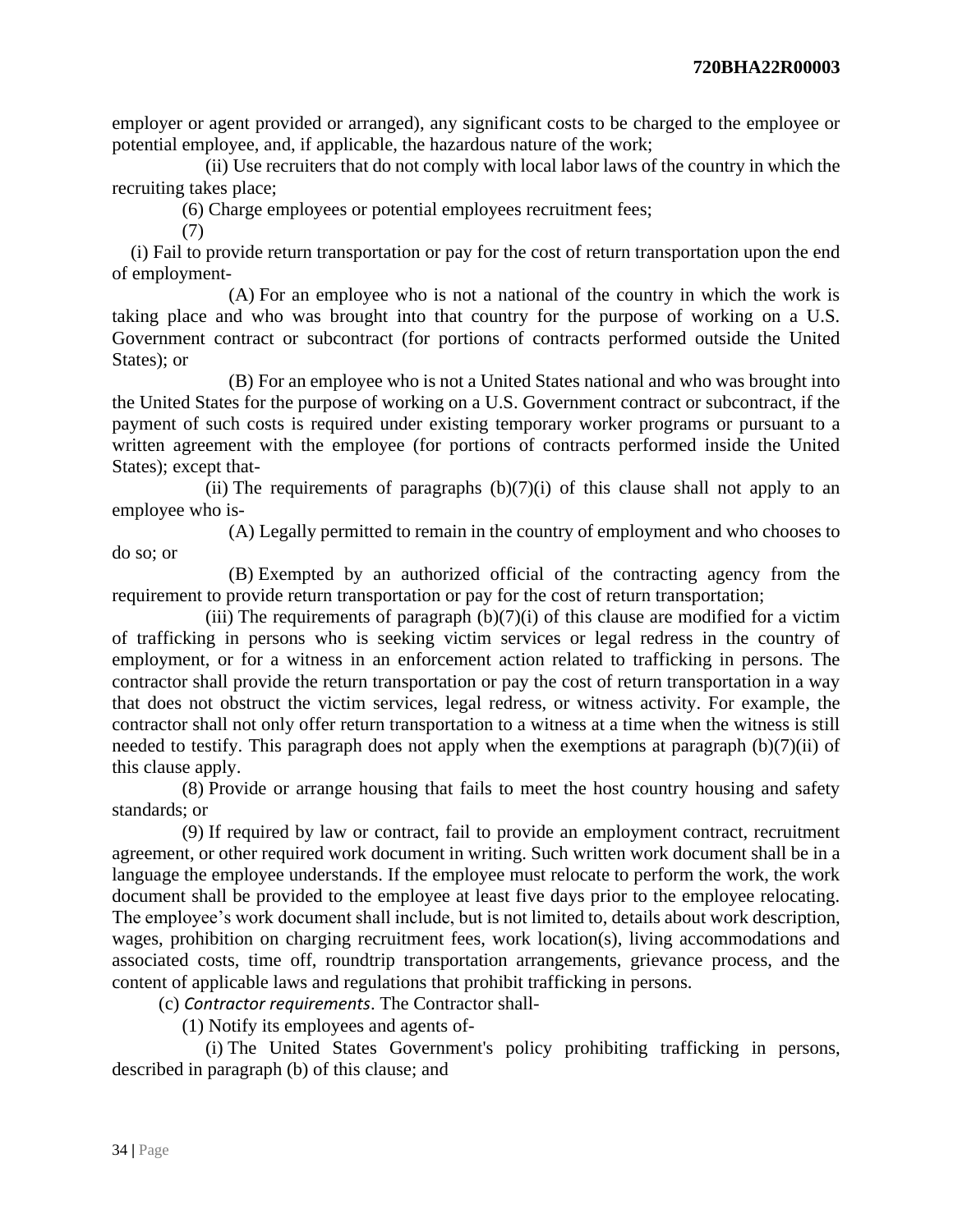(ii) The actions that will be taken against employees or agents for violations of this policy. Such actions for employees may include, but are not limited to, removal from the contract, reduction in benefits, or termination of employment; and

 (2) Take appropriate action, up to and including termination, against employees, agents, or subcontractors that violate the policy in paragraph (b) of this clause.

(d) *Notification.*

(1) The Contractor shall inform the Contracting Officer and the agency Inspector General immediately of-

 (i) Any credible information it receives from any source (including host country law enforcement) that alleges a Contractor employee, subcontractor, subcontractor employee, or their agent has engaged in conduct that violates the policy in paragraph (b) of this clause (see also [18](http://uscode.house.gov/browse.xhtml;jsessionid=114A3287C7B3359E597506A31FC855B3)  [U.S.C. 1351,](http://uscode.house.gov/browse.xhtml;jsessionid=114A3287C7B3359E597506A31FC855B3) Fraud in Foreign Labor Contracting, and  $52.203-13(b)(3)(i)(A)$  $52.203-13(b)(3)(i)(A)$ , if that clause is included in the solicitation or contract, which requires disclosure to the agency Office of the Inspector General when the Contractor has credible evidence of fraud); and

 (ii) Any actions taken against a Contractor employee, subcontractor, subcontractor employee, or their agent pursuant to this clause.

 (2) If the allegation may be associated with more than one contract, the Contractor shall inform the contracting officer for the contract with the highest dollar value.

 (e) *Remedies.* In addition to other remedies available to the Government, the Contractor's failure to comply with the requirements of paragraphs  $(c)$ ,  $(d)$ ,  $(g)$ ,  $(h)$ , or  $(i)$  of this clause may result in-

 (1) Requiring the Contractor to remove a Contractor employee or employees from the performance of the contract;

(2) Requiring the Contractor to terminate a subcontract;

 (3) Suspension of contract payments until the Contractor has taken appropriate remedial action;

 (4) Loss of award fee, consistent with the award fee plan, for the performance period in which the Government determined Contractor non-compliance;

(5) Declining to exercise available options under the contract;

 (6) Termination of the contract for default or cause, in accordance with the termination clause of this contract; or

(7) Suspension or debarment.

 (f) *Mitigating and aggravating factors.* When determining remedies, the Contracting Officer may consider the following:

 (1) *Mitigating factors*. The Contractor had a Trafficking in Persons compliance plan or an awareness program at the time of the violation, was in compliance with the plan, and has taken appropriate remedial actions for the violation, that may include reparation to victims for such violations.

 (2) *Aggravating factors*. The Contractor failed to abate an alleged violation or enforce the requirements of a compliance plan, when directed by the Contracting Officer to do so.

(g) *Full cooperation*.

(1) The Contractor shall, at a minimum-

 (i) Disclose to the agency Inspector General information sufficient to identify the nature and extent of an offense and the individuals responsible for the conduct;

 (ii) Provide timely and complete responses to Government auditors' and investigators' requests for documents;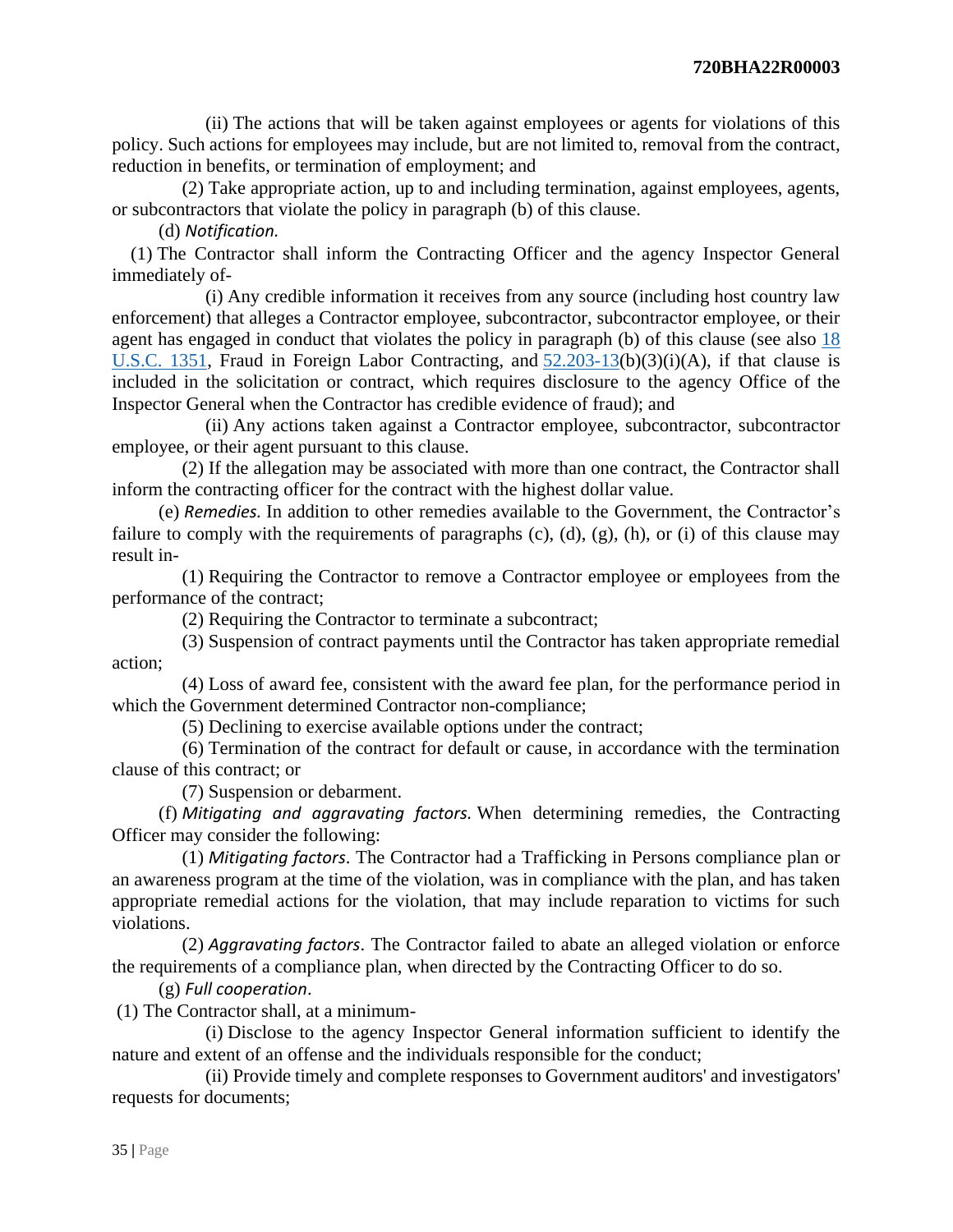(iii) Cooperate fully in providing reasonable access to its facilities and staff (both inside and outside the U.S.) to allow contracting agencies and other responsible Federal agencies to conduct audits, investigations, or other actions to ascertain compliance with the Trafficking Victims Protection Act of 2000 [\(22 U.S.C. chapter 78\)](http://uscode.house.gov/browse.xhtml;jsessionid=114A3287C7B3359E597506A31FC855B3), E.O. 13627, or any other applicable law or regulation establishing restrictions on trafficking in persons, the procurement of commercial sex acts, or the use of forced labor; and

 (iv) Protect all employees suspected of being victims of or witnesses to prohibited activities, prior to returning to the country from which the employee was recruited, and shall not prevent or hinder the ability of these employees from cooperating fully with Government authorities.

 (2) The requirement for full cooperation does not foreclose any Contractor rights arising in law, the FAR, or the terms of the contract. It does not-

 (i) Require the Contractor to waive its attorney-client privilege or the protections afforded by the attorney work product doctrine;

 (ii) Require any officer, director, owner, employee, or agent of the Contractor, including a sole proprietor, to waive his or her attorney client privilege or Fifth Amendment rights; or

(iii) Restrict the Contractor from-

(A) Conducting an internal investigation; or

 (B) Defending a proceeding or dispute arising under the contract or related to a potential or disclosed violation.

(h) *Compliance plan*.

(1) This paragraph (h) applies to any portion of the contract that-

 (i) Is for supplies, other than commercially available off-the-shelf items, acquired outside the United States, or services to be performed outside the United States; and

(ii) Has an estimated value that exceeds \$550,000.

 (2) The Contractor shall maintain a compliance plan during the performance of the contract that is appropriate-

(i) To the size and complexity of the contract; and

 (ii) To the nature and scope of the activities to be performed for the Government, including the number of non-United States citizens expected to be employed and the risk that the contract or subcontract will involve services or supplies susceptible to trafficking in persons.

 (3) *Minimum requirements*. The compliance plan must include, at a minimum, the following:

 (i) An awareness program to inform contractor employees about the Government's policy prohibiting trafficking-related activities described in paragraph (b) of this clause, the activities prohibited, and the actions that will be taken against the employee for violations. Additional information about Trafficking in Persons and examples of awareness programs can be found at the website for the Department of State's Office to Monitor and Combat Trafficking in Persons at [http://www.state.gov/j/tip/.](http://www.state.gov/j/tip/)

 (ii) A process for employees to report, without fear of retaliation, activity inconsistent with the policy prohibiting trafficking in persons, including a means to make available to all employees the hotline phone number of the Global Human Trafficking Hotline at 1-844-888-FREE and its email address at [help@befree.org.](mailto:help@befree.org)

 (iii) A recruitment and wage plan that only permits the use of recruitment companies with trained employees, prohibits charging recruitment fees to the employees or potential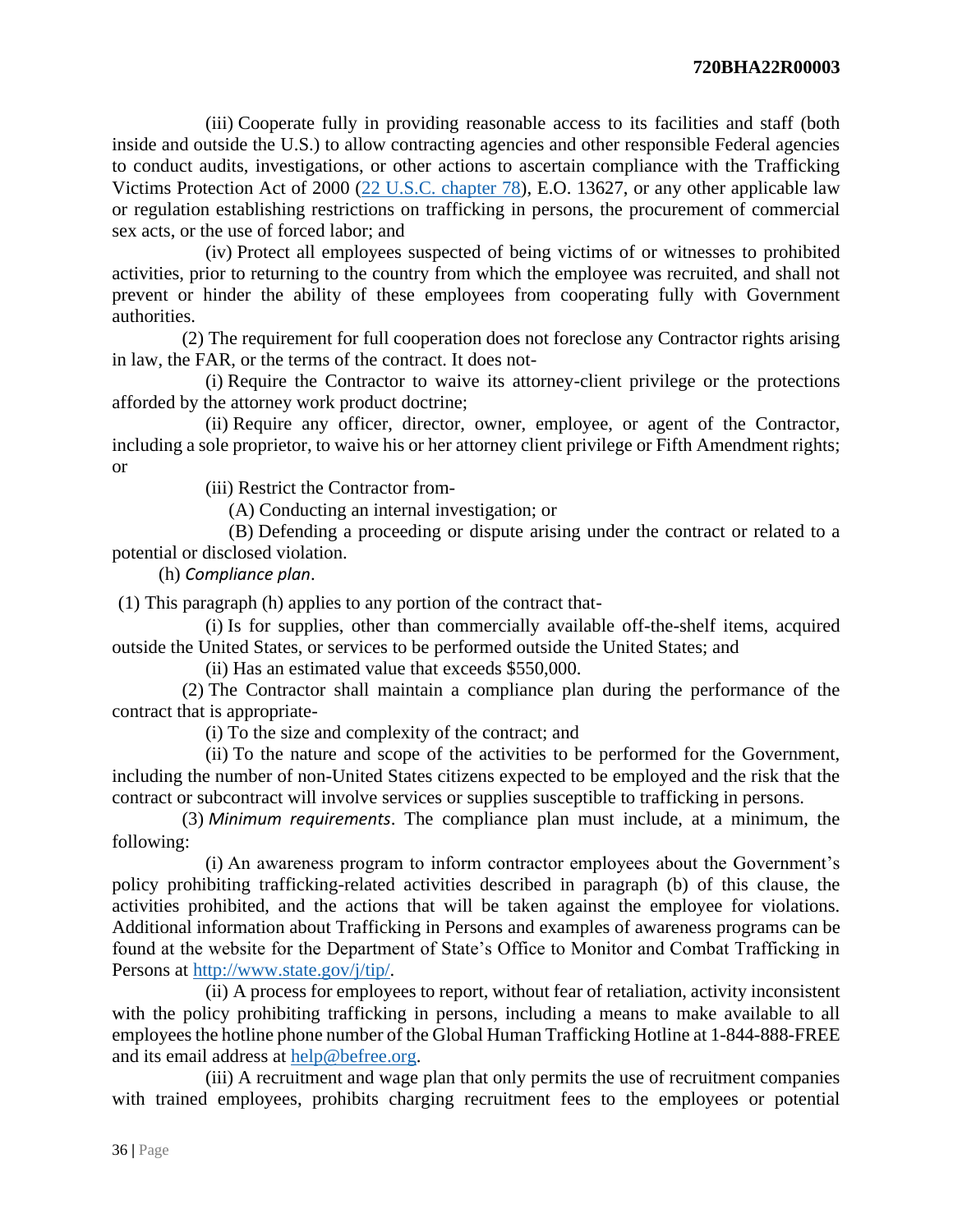employees and ensures that wages meet applicable host-country legal requirements or explains any variance.

 (iv) A housing plan, if the Contractor or subcontractor intends to provide or arrange housing, that ensures that the housing meets host-country housing and safety standards.

 (v) Procedures to prevent agents and subcontractors at any tier and at any dollar value from engaging in trafficking in persons (including activities in paragraph (b) of this clause) and to monitor, detect, and terminate any agents, subcontracts, or subcontractor employees that have engaged in such activities.

(4) *Posting*.

(i) The Contractor shall post the relevant contents of the compliance plan, no later than the initiation of contract performance, at the workplace (unless the work is to be performed in the field or not in a fixed location) and on the Contractor's Web site (if one is maintained). If posting at the workplace or on the Web site is impracticable, the Contractor shall provide the relevant contents of the compliance plan to each worker in writing.

 (ii) The Contractor shall provide the compliance plan to the Contracting Officer upon request.

 (5) *Certification*. Annually after receiving an award, the Contractor shall submit a certification to the Contracting Officer that-

 (i) It has implemented a compliance plan to prevent any prohibited activities identified at paragraph (b) of this clause and to monitor, detect, and terminate any agent, subcontract or subcontractor employee engaging in prohibited activities; and

(ii) After having conducted due diligence, either-

 (A) To the best of the Contractor's knowledge and belief, neither it nor any of its agents, subcontractors, or their agents is engaged in any such activities; or

 (B) If abuses relating to any of the prohibited activities identified in paragraph (b) of this clause have been found, the Contractor or subcontractor has taken the appropriate remedial and referral actions.

(i) *Subcontracts*.

(1) The Contractor shall include the substance of this clause, including this paragraph (i), in all subcontracts and in all contracts with agents. The requirements in paragraph (h) of this clause apply only to any portion of the subcontract that-

 (i) Is for supplies, other than commercially available off-the-shelf items, acquired outside the United States, or services to be performed outside the United States; and

(ii) Has an estimated value that exceeds \$550,000.

 (2) If any subcontractor is required by this clause to submit a certification, the Contractor shall require submission prior to the award of the subcontract and annually thereafter. The certification shall cover the items in paragraph (h)(5) of this clause.

(End of Clause)